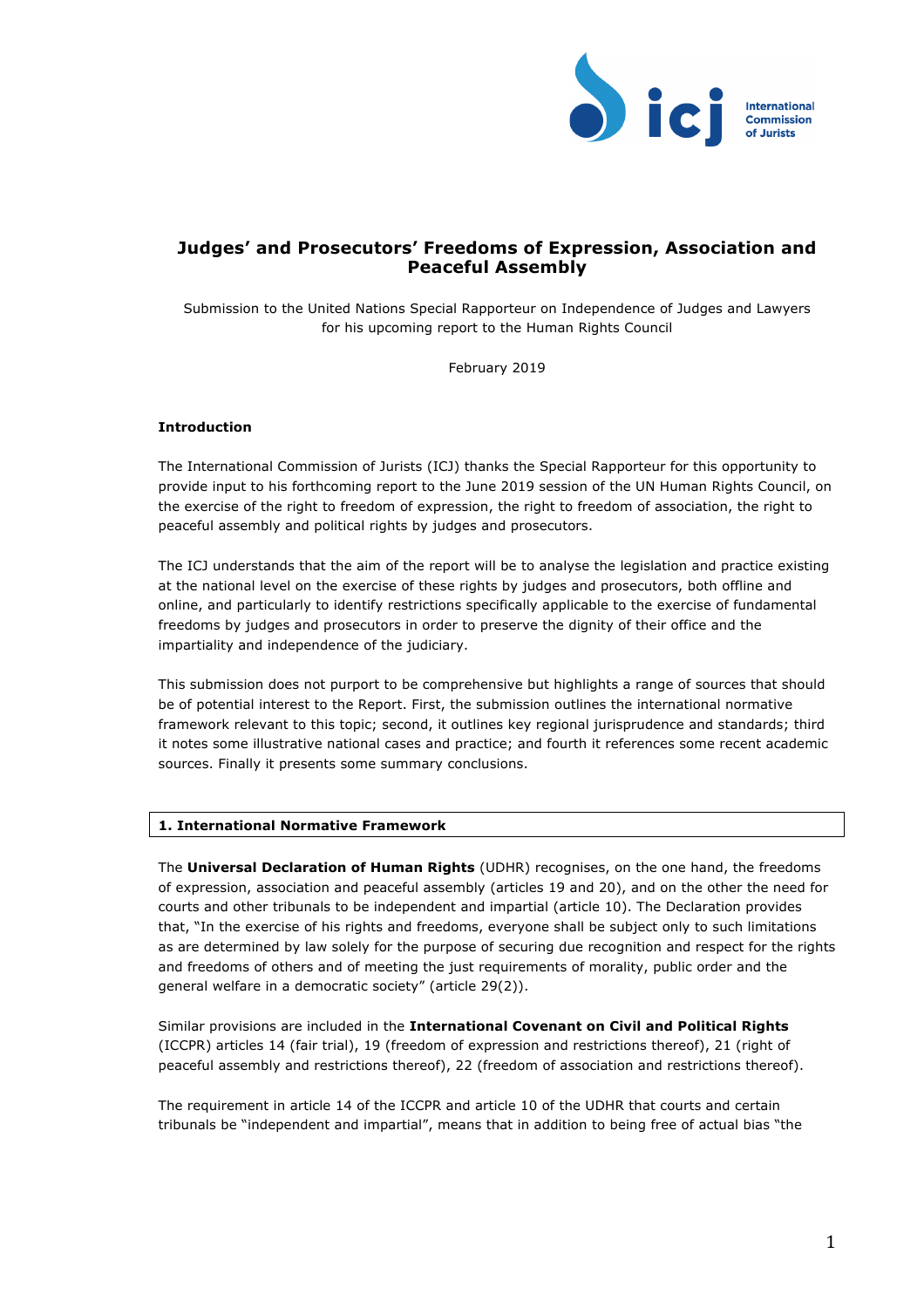tribunal must also appear to a reasonable observer to be impartial".<sup>1</sup> This in turn implies potential for certain special restrictions on judges' exercise of expression, association or assembly for the purpose and to the extent necessary to guarantee these qualities. Any such restrictions would nevertheless however need to be consistent with the limitations clauses in articles 19(3), 21, and 22 of the ICCPR and article 29 of the UDHR, including particularly necessity and proportionality.<sup>2</sup> In principle, certain exercises by a judge or prosecutor of his or her freedom of expression, association or assembly, incompatible with his or her professional role, could be a basis for disciplinary action or even removal from office. However, any disciplinary action would itself have to comply with respect for judicial independence, including in relation to fair process and thresholds of seriousness.<sup>3</sup> Furthermore, any disciplinary consequences, including removal from office, would again need to satisfy the requirements of necessity and proportionality.

A number of non-treaty standards, set out below, address these issues in more detail.

#### The **UN Basic Principles on the Independence of the Judiciary** provide that:

8. In accordance with the Universal Declaration of Human Rights, members of the judiciary are like other citizens entitled to freedom of expression, belief, association and assembly; provided, however, that in exercising such rights, judges shall always conduct themselves in such a manner as to preserve the dignity of their office and the impartiality and independence of the judiciary.

9. Judges shall be free to form and join associations of judges or other organizations to represent their interests, to promote their professional training and to protect their judicial independence.<sup>4</sup>

#### The **UN Guidelines on the role of Prosecutors** provide that:

 

8. Prosecutors like other citizens are entitled to freedom of expression, belief, association and assembly. In particular, they shall have the right to take part in public discussion of matters concerning the law, the administration of justice and the promotion and protection of human rights and to join or form local, national or international organizations and attend their meetings, without suffering professional disadvantage by reason of their lawful action or their membership in a lawful

 $1$  Human Rights Committee, General Comment no. 32 (article 14: Right to equality before courts and tribunals and to a fair trial), UN Doc CCPR/C/GC/32 (2007), para 21.

<sup>&</sup>lt;sup>2</sup> See Human Rights Committee, General Comment no. 34 (article 19: freedom of opinion and expression), UN Doc CCPR/C/GC/34 (2011), paras 22, 33-34. See also *Practitioners Guide no. 1 on the Independence and Accountability of Judges, Lawyers and Prosecutors* (ICJ, 2005), pp 37-39.

<sup>&</sup>lt;sup>3</sup> See for instance Human Rights Committee, General Comment no. 32, para 20; UN Basic Principles on the Independence of the Judiciary, endorsed by General Assembly resolutions 40/32 and 40/146 (1985), paras 17 to 20.

<sup>&</sup>lt;sup>4</sup> UN Basic Principles on the Independence of the Judiciary, endorsed by General Assembly resolutions 40/32 and 40/146 (1985), articles 8 and 9; see similar provisions in the **Universal Charter of the Judge** (International Association of Judges, updated 2017), Article 3-5 ; the **Principles and Guidelines on the Right to a Fair Trial and Legal Assistance in Africa** (African Commission on Human and Peoples' Rights, 2005), articles A(4)(s) and (t) ; and **Beijing Statement of Principles on the Independence of the Judiciary in the LAWASIA Region** (7th Conference of the Chief Justices of Asia and the Pacific, 1997), paras 8 and 9. **Council of Europe Recommendation CM/Rec(2010)12 of the Committee of Ministers to member states on judges: independence, efficiency and responsibilities**, includes a similar provision regarding associations (article 25), as does article 12 of the **Magna Carta of Judges** (Consultative Council of European Judges, 2010). See also **Guarantees for the Independence of Justice Operators** (Inter-American Commission of Human Rights, 2013), paras 168-183.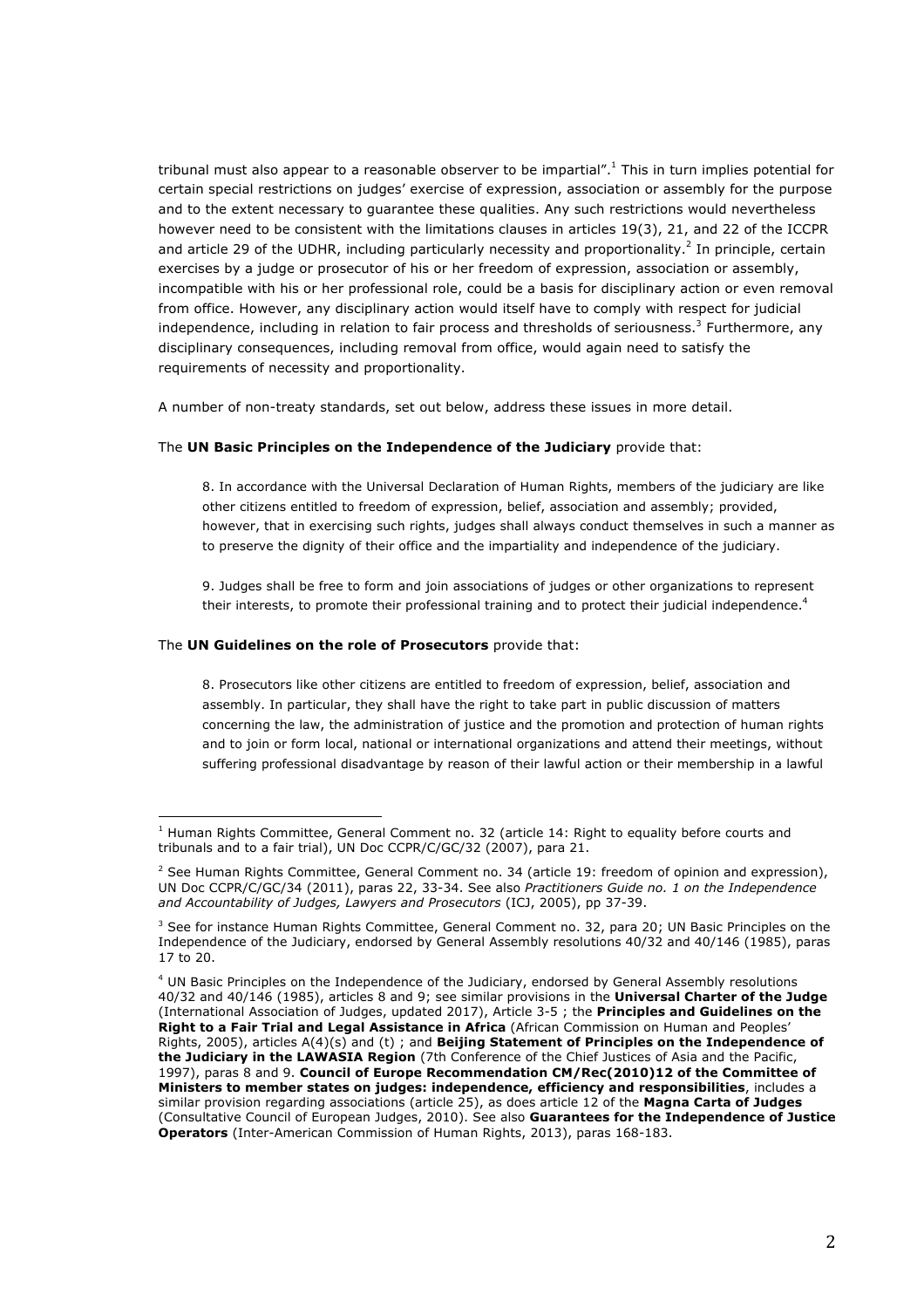organization. In exercising these rights, prosecutors shall always conduct themselves in accordance with the law and the recognized standards and ethics of their profession.

9. Prosecutors shall be free to form and join professional associations or other organizations to represent their interests, to promote their professional training and to protect their status.<sup>5</sup>

The **UN Declaration on the Right and Responsibility of Individuals, Groups and Organs of Society to Promote and Protect Universally Recognized Human Rights and Fundamental Freedoms**, <sup>6</sup> recognises the particular rights of all persons to exercise freedoms of expression, association and peaceful assembly for the promotion and protection of human rights and fundamental freedoms and against violations of such rights and freedoms. The Declaration clearly affirms this in both the professional and personal realms (see art 11 for instance). Article 17 states: "In the exercise of the rights and freedoms referred to in the present Declaration, everyone, acting individually and in association with others, shall be subject only to such limitations as are in accordance with applicable international obligations and are determined by law solely for the purpose of securing due recognition and respect for the rights and freedoms of others and of meeting the just requirements of morality, public order and the general welfare in a democratic society."

It is also worth noting that the UN **Human Rights Council**, in successive resolutions on "**the promotion, protection and enjoyment of human rights on the Internet**", has repeatedly emphasised that: "the same rights that people have offline must also be protected online, in particular freedom of expression, which is applicable regardless of frontiers and through any media of one's choice, in accordance with article 19 of the Universal Declaration of Human Rights and of the International Covenant on Civil and Political Rights."<sup>7</sup>

The **Bangalore Principles of Judicial Conduct** and their official **Commentary** offer extensive relevant guidance. It should be noted that, in line with the foundational principle of judicial independence, the Bangalore Principles are not designed to be implemented and enforced by the legislative or executive branches of government, but by the judiciary itself, together with such "appropriate institutions" as are "established to maintain judicial standards" and "which are themselves independent and impartial."<sup>8</sup> Furthermore, not every breach of the ethical and professional standards set out in the Bangalore Principles will necessarily constitute misconduct of

<sup>&</sup>lt;sup>5</sup> UN Guidelines on the Role of Prosecutors, welcomed by General Assembly resolution 45/166 (1990); see similar provision in the Principles and Guidelines on the Right to a Fair Trial and Legal Assistance in Africa, articles F(d) and (e); and regarding association, the **Standards of professional responsibility and statement of the essential duties and rights of the prosecutor**, (International Association of Prosecutors, 1999; UN Commission on Crime Prevention and Criminal Justice, resolution 17/2, Annex), article 6. See also **Guarantees for the Independence of Justice Operators** (Inter-American Commission of Human Rights, 2013), paras 168-183.

<sup>6</sup> Adopted by General Assembly resolution 53/144 of 9 December 1998.

 $<sup>7</sup>$  Most recently: Human Rights Council, resolution 38/7 (2018), article 1.</sup>

<sup>&</sup>lt;sup>8</sup> Bangalore Principles of Judicial Conduct, 2002 (adopted by the Judicial Integrity Group and recognised by among others UN ECOSOC resolutions 2006/23 and 2007/22, Human Rights Council resolution 35/12 (2007)), Preamble and Implementation clause; Commentary on the Bangalore Principles of Judicial Conduct (UNODC/Judicial Integrity Group, 2007), pp. 36-37 and 143; and see Measures for the effective implementation of the Bangalore Principles of Judicial Conduct (Judicial Group on Strengthening Judicial Integrity, 2010).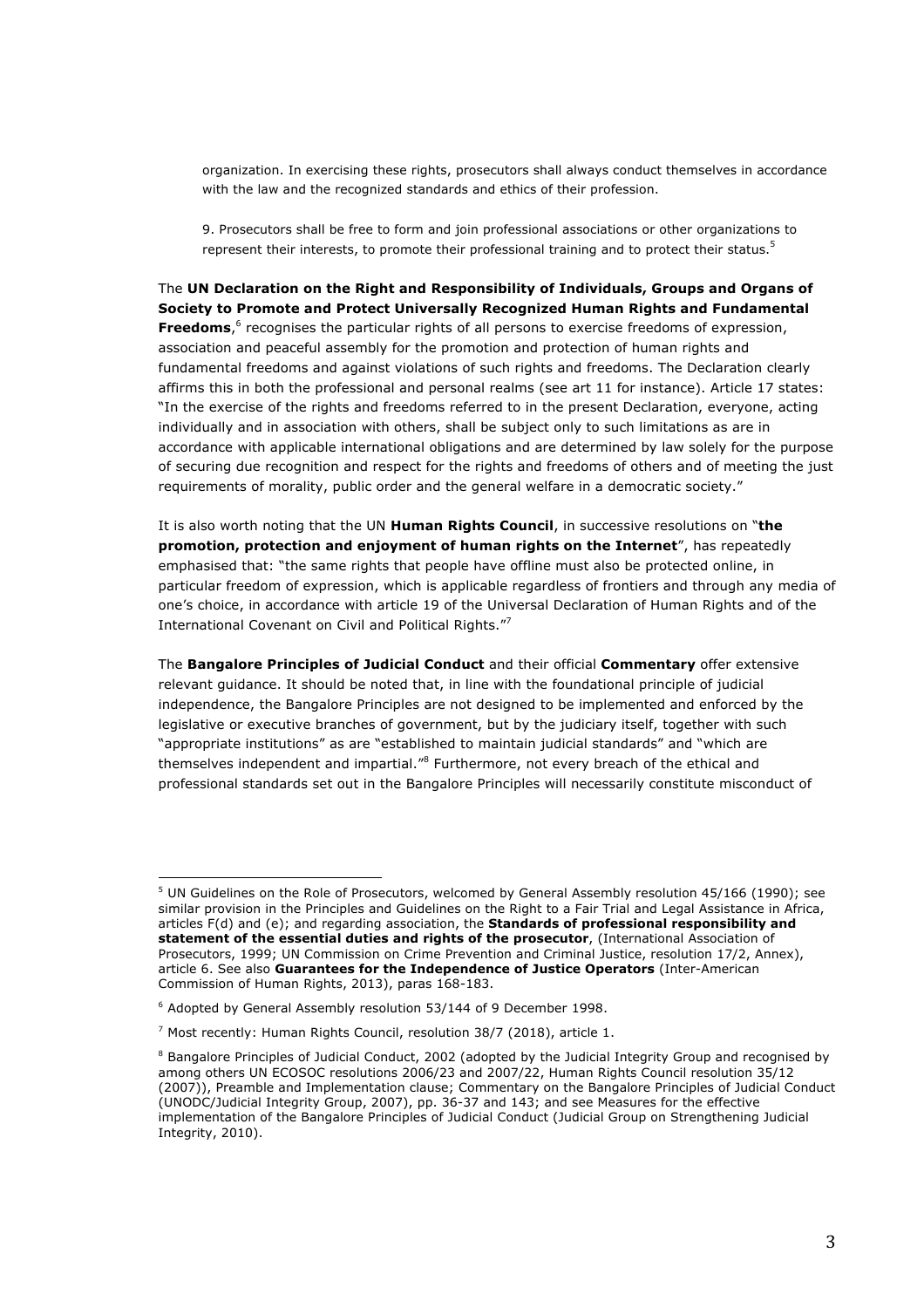sufficient character or seriousness to justify disciplinary proceedings or other legal restrictions affecting a judge's rights.<sup>9</sup>

- In relation to independence, the Principles affirm the need for judges to be "independent in relation to society in general and in relation to the particular parties to a dispute which the judge has to adjudicate", though the Commentary emphasises that the judge should not be completely isolated from the community in which he or she lives. <sup>10</sup> Furthermore, judges must both in reality and in appearance "be free from inappropriate connections with, and influence by, the executive and legislative branches of government"; this implies that more onerous restrictions may be imposed on judges' personal and professional associations with members of the executive and legislative branches of government than might be required in relation to other individuals. $^{11}$
- In relation to impartiality, the Commentary to Bangalore Principles notes that "the perception that a judge is not impartial may arise in a number of ways" including among others, the judge's "associations and activities outside the court".<sup>12</sup> The Principles provide that, "A judge shall ensure that his or her conduct, both in and out of court, maintains and enhances the confidence of the public, the legal profession and litigants in the impartiality of the judge and of the judiciary" (2.2). The Commentary explains that in addition to avoiding *ex parte* communications with anyone involved in a case before him or her, "Out of court too, a judge should avoid deliberate use of words or conduct that could reasonably give rise to a perception of an absence of impartiality. Everything - from a judge's associations or business interests, to remarks that he or she may consider to be nothing more than harmless banter - may diminish the judge's perceived impartiality. All partisan political activity and association should cease upon the assumption of judicial office."<sup>13</sup> At the same time, the Commentary notes, "There are some exceptions. These include comments by a judge, on an appropriate occasion, in defence of the judicial institution, or explaining particular issues of law or decisions to the community or to a specialized audience, or defence of fundamental human rights and the rule of law. However, even on such occasions, a judge must be careful to avoid, as far as possible, entanglements in current controversies that may reasonably be seen as politically partisan."<sup>14</sup>

The Principles state that a judge should not "knowingly, while a proceeding is before, or could come before, the judge, make any comment that might reasonably be expected to affect the outcome of such proceeding or impair the manifest fairness of the process. Nor shall the judge make any comment in public or otherwise that might affect the fair trial of any person or issue."<sup>15</sup> The Commentary adds that, "This prohibition does not extend to public statements made in the course of the judge's official duties, to the explanation of

<sup>14</sup> Commentary p. 62.

<sup>9</sup> See Implementation Measures, paragraph 15.1 and footnote ; UN Basic Principles on the Independence of the Judiciary, articles 17 to 20.

<sup>&</sup>lt;sup>10</sup> Bangalore Principles, paragraph 1.2 and Commentary pp. 44-46.

 $11$  Bangalore Principles, paragraph 1.3; Commentary pp 47-49.

<sup>12</sup> Commentary p. 57.

<sup>&</sup>lt;sup>13</sup> Commentary p. 62.

<sup>&</sup>lt;sup>15</sup> Bangalore Principles, paragraphs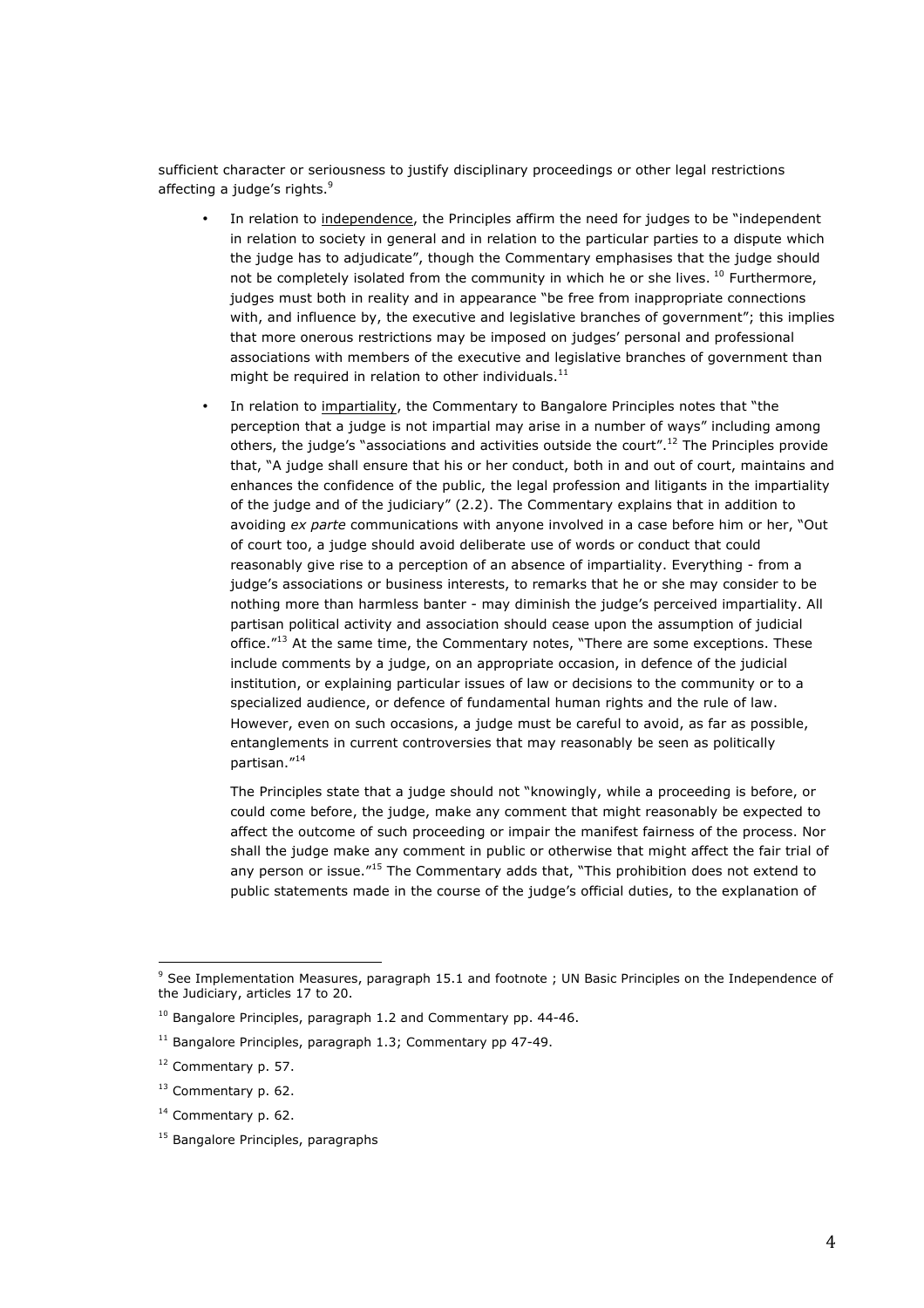court procedures, or to a scholarly presentation made for the purposes of legal education".16

However, "If the media or interested members of the public criticize a decision, the judge should refrain from answering such criticism by writing to the press" and "It is generally inappropriate for a judge to defend judicial reasons publicly."<sup>17</sup> Furthermore, the Commentary deems it generally unacceptable either to use the media " to promote a judge's public image and career" or for a judge to comment outside the court on cases before him or her, or before other judges. $^{18}$  The Commentary suggests that for a judge to comment on his or her own or another judge's decision, in an academic context, would "usually be permissible only if the comment is on a purely legal point of general interest decided or considered in a particular case", although this appears to be an evolving area where expectations may be growing less restrictive over time.<sup>19</sup>

• In relation to propriety, the Bangalore Principles provide among other things: "As a subject of constant public scrutiny, a judge must accept personal restrictions that might be viewed as burdensome by the ordinary citizen and should do so freely and willingly." For example, the Commentary adds that becoming a member of or frequenting certain "clubs and other social facilities", such as those "run by or for members of the police force, the anti-corruption agency and the customs and excise department, whose members are likely to appear frequently before the courts" would raise issues. On the other hand "In most societies, it is normal for judges to attend venues organized by the practising legal profession and to mix with advocates on a social basis,"<sup>20</sup> although social relationships between judges and lawyers give rise to complicated issues to which judges and professional regulatory bodies must be particularly sensitive. $21$ 

The Principles further provide that, "A judge, like any other citizen, is entitled to freedom of expression, belief, association and assembly, but in exercising such rights, a judge shall always conduct himself or herself in such a manner as to preserve the dignity of the judicial office and the impartiality and independence of the judiciary."<sup>22</sup> The Commentary suggests that as a general principle, "A judge should not involve himself or herself inappropriately in public controversies," because "If a judge enters the political arena and participates in public debates - either by expressing opinions on controversial subjects, entering into disputes with public figures in the community, or publicly criticizing the government – he or she will not be seen to be acting judicially when presiding as a judge

<sup>&</sup>lt;sup>16</sup> Commentary p. 65.

<sup>17</sup> Commentary p. 66.

<sup>&</sup>lt;sup>18</sup> Commentary p. 67.

<sup>19</sup> Commentary p. 67.

 $20$  Commentary p. 88. Apart from specific examples of this sort of association, earlier at p. 72 the Commentary suggests more generally that «a judge's membership of social, sporting or charitable bodies» should not in itself be the basis for inferring lack of impartiality.

<sup>&</sup>lt;sup>21</sup> Commentary pp. 89-91. See also Consultative Council of European Judges (CCJE), Opinion No. 16 (2013), on the Relations between Judges and lawyers, paras 24 and 25.

<sup>22</sup> Principles paragraph 4.6.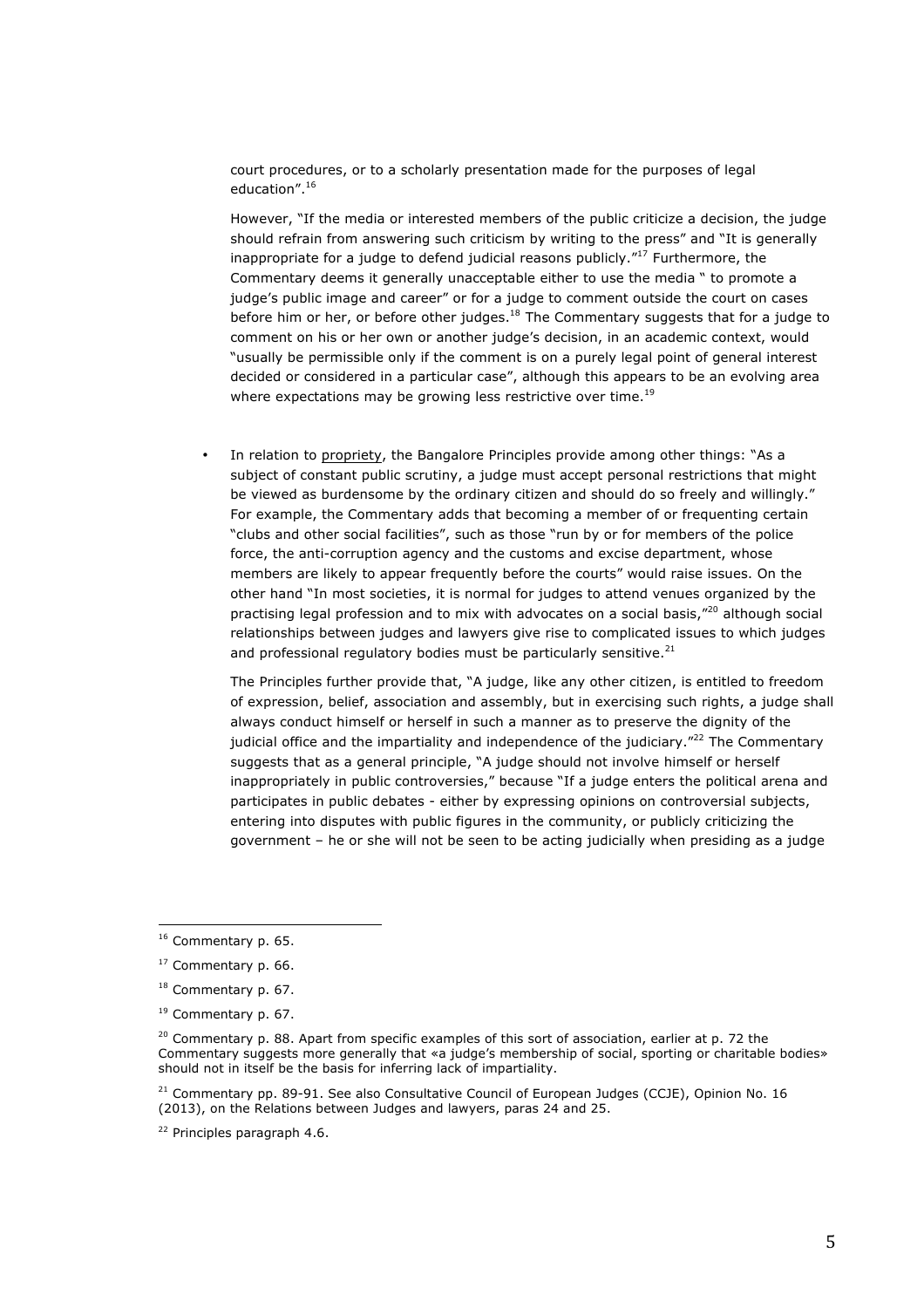in court. $"^{23}$  At the same time, the Commentary offers a number of situations where the rights of a judge should not be restricted, including particularly:

## o "A judge may speak out on matters that affect the judiciary"

The Commentary emphasizes that, "There are limited circumstances in which a judge may properly speak out about a matter that is politically controversial, namely, when the matter directly affects the operation of the courts, the independence of the judiciary (which may include judicial salaries and benefits), fundamental aspects of the administration of justice or the personal integrity of the judge".<sup>24</sup>

#### o "A judge may participate in a discussion of the law"

The Commentary also notes that, "A judge may participate in discussion of the law for educational purposes or to point out weaknesses in the law. In certain special circumstances, a judge's comments on draft legislation may be helpful and appropriate, provided that the judge avoids offering informal interpretations or controversial opinions on constitutionality. Normally, judicial commentary on proposed legislation or on other questions of government policy should relate to practical implications or drafting deficiencies and should avoid issues of political controversy. In general, such judicial commentary should be made as part of a collective or institutionalised effort by the judiciary, not of an individual judge. $"^{25}$ 

## o "When the judge may feel a moral duty to speak"

The Commentary also states that: "Occasions may arise when a judge - as a human being with a conscience, morals, feelings and values - considers it a moral duty to speak out. For example, in the exercise of the freedom of expression, a judge might join a vigil, hold a sign or sign a petition to express opposition to war, support for energy conservation or independence, or funding for an anti-poverty agency. These are expressions of concern for the local and global community. If any of these issues were to arise in the judge's court, and if the judge's impartiality might reasonably be questioned, the judge must disqualify himself or herself from any proceedings that follow where the past actions cast doubt on the judge's impartiality and judicial integrity."26

The Commentary notes that a contribution by a judge to a publication, whether related or unrelated to the law, or appearance by a judge on commercial television or radio, can be acceptable, but that care must be taken to ensure it is presented appropriately.<sup>27</sup>

The Principles further clarify that, "Subject to the proper performance of judicial duties, a judge may", among other things:

"write, lecture, teach and participate in activities concerning the law, the legal system, the administration of justice or related matters;"

"appear at a public hearing before an official body concerned with matters relating to the law, the legal system, the administration of justice or related matters;"

<sup>23</sup> Commentary p. 95.

<sup>&</sup>lt;sup>24</sup> Commentary p. 96.

<sup>&</sup>lt;sup>25</sup> Commentary, pp. 96-97.

<sup>26</sup> Commentary, p. 97.

<sup>27</sup> Commentary, p. 102.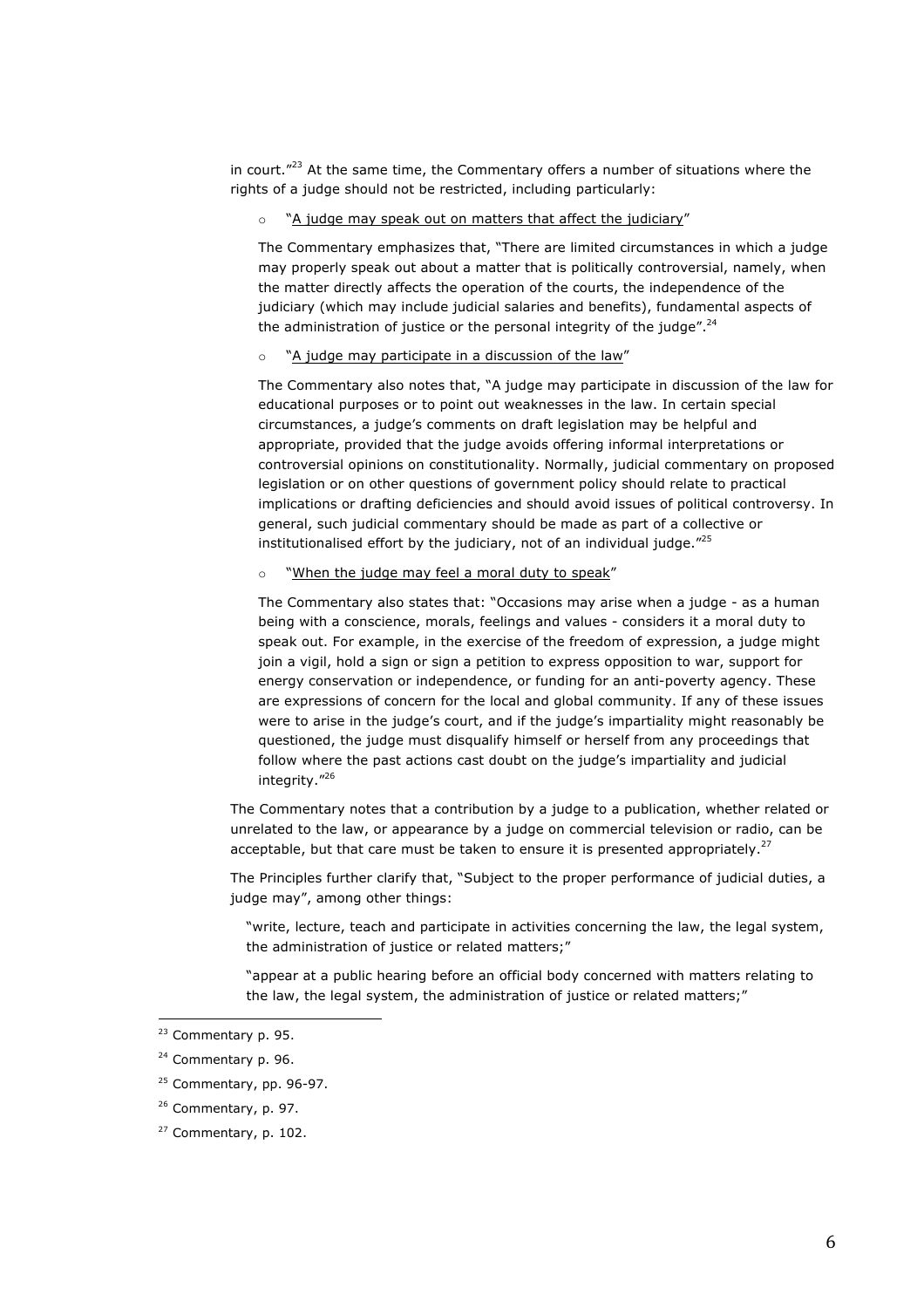"serve as a member of an official body, or other government commission, committee or advisory body, if such membership is not inconsistent with the perceived impartiality and political neutrality of a judge;"

"engage in other activities if such activities do not detract from the dignity of the judicial office or otherwise interfere with the performance of judicial duties. $"^{28}$ 

In regard to "other activities", the Commentary adds that in principle a judge may for instance "write, lecture, teach, and speak on non-legal subjects, and engage in the arts, sports, and other social and recreational activities". Furthermore, a judge may, within certain limits, "participate in community, non-profit-making organizations of various types by becoming a member of an organization and its governing body" such as "charitable organizations, university and school councils, lay religious bodies, hospital boards, social clubs, sporting organizations, and organizations promoting cultural or artistic interests."<sup>29</sup> However, participation should be avoided where the organization's "objects are political", or "its activities are likely to expose the judge to public controversy", or it "is likely to be regularly or frequently involved in litigation"; furthermore, "A judge should not hold membership in any organization that discriminates on the basis of race, sex, religion, national origin, or other irrelevant cause contrary to fundamental human rights".<sup>30</sup>

The Principles also provide that "A judge may form or join associations of judges or participate in other organisations representing the interests of judges."<sup>31</sup> The Commentary adds that, "In the exercise of the freedom of association, a judge may join a trade union or professional association established to advance and protect the conditions of service and salaries of judges or, together with other judges, form a trade union or association of that nature. Given the public and constitutional character of the judge's service, however, restrictions may be placed on the right to strike."<sup>32</sup>

## **2. Regional Jurisprudence and Standards**

As was noted earlier, a number of regional instruments include provisions similar to the relevant provisions of the UN Basic Principles on the Independence of the Judiciary, and the UN Guidelines on the Role of Prosecutors. Examples include the **Principles and Guidelines on the Right to a Fair Trial and Legal Assistance in Africa** (African Commission on Human and Peoples' Rights, 2005), articles A(4)(s) and (t); and **Beijing Statement of Principles on the Independence of the Judiciary in the LAWASIA Region** (7th Conference of the Chief Justices of Asia and the Pacific, 1997), paras 8 and 9. The most detailed regional jurisprudence and standards on the topic comes from Europe and the Inter-American system, as highlighted below.

<sup>&</sup>lt;sup>28</sup> Principles paragraph 4.11 and Commentary pp. 105-113.

<sup>&</sup>lt;sup>29</sup> Commentary, p. 111.

<sup>&</sup>lt;sup>30</sup> Commentary, p. 111-112. « Irrelevant cause » appears to be a reference to the term « irrelevant grounds » which is defined in the Principles as follows : « race, colour, sex, religion, national origin, caste, disability, age, marital status, sexual orientation, social and economic status and other like causes ».

 $31$  Principles para 4.13.

<sup>&</sup>lt;sup>32</sup> Commenatry, p. 116.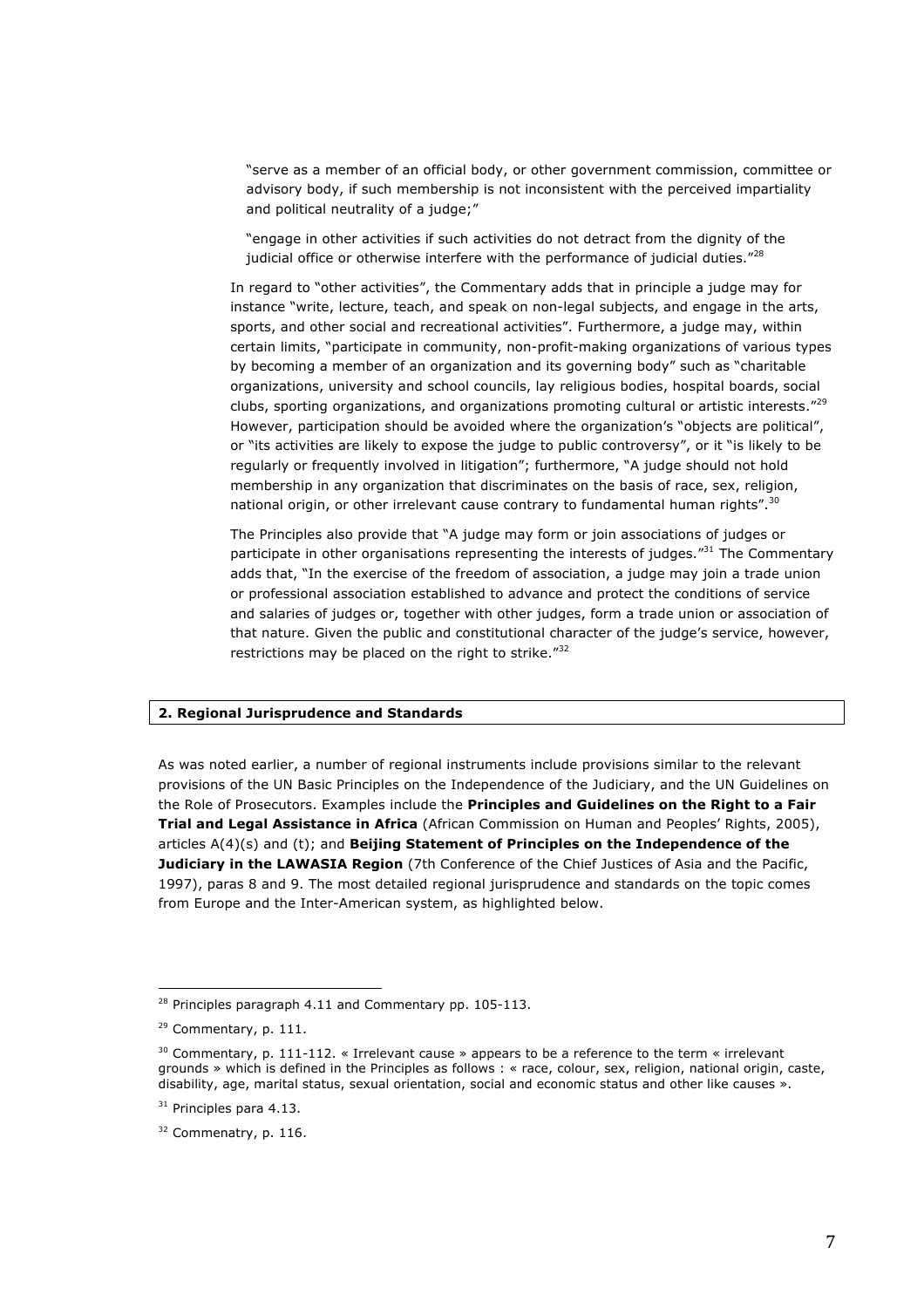#### Europe:

…

…

 

In 2016, the Grand Chamber of the European Court of Human Rights (ECtHR) adopted a judgment in the case of *Baka v. Hungary*, finding that Hungarian Supreme Court President András Baka's premature termination as President of the Supreme Court (though remaining a judge), following his public criticism of Hungarian legal reforms that he believed undermined judicial independence, violated the European Convention on Human Rights (ECHR), including Article 10 of the Convention.<sup>33</sup>

Among other aspects potentially relevant to the Special Rapporteur's upcoming report,<sup>34</sup> the Grand Chamber stated that, as a general matter (paras 159-161):

[A] high level of protection of freedom of expression, with the authorities thus having a narrow margin of appreciation, will normally be accorded where the remarks concern a matter of public interest, as is the case, in particular, for remarks on the functioning of the judiciary.

[T]he nature and severity of the sanctions imposed are also factors to be taken into account when assessing the proportionality of the interference.

[I]n order to assess the justification of an impugned measure, it must be borne in mind that the fairness of proceedings and the procedural guarantees afforded to the applicant are factors to be taken into account when assessing the proportionality of an interference with the freedom of expression guaranteed by Article 10.

Turning specifically to the particular situation of the judiciary, the Grand Chamber stated (paras 162 to 167):

…it can be expected of public officials serving in the judiciary that they should show restraint in exercising their freedom of expression in all cases where the authority and impartiality of the judiciary are likely to be called in question… The dissemination of even accurate information must be carried out with moderation and propriety… The Court has on many occasions emphasised the special role in society of the judiciary, which, as the guarantor of justice, a fundamental value in a law-governed State, must enjoy public confidence if it is to be successful in carrying out its duties … It is for this reason that judicial authorities, in so far as concerns the exercise of their adjudicatory function, are required to exercise maximum discretion with regard to the cases with which they deal in order to preserve their image as impartial judges…

<sup>&</sup>lt;sup>33</sup> Application no. 20261/12 (23 June 2016). The ICJ intervened as a third party, arguing in part that the ECHR precludes restrictions of judicial freedom of expression that hinder the right and duty of the judiciary to speak out about judicial independence: https://www.icj.org/wp-content/uploads/2015/04/ECtHR-AmicusBrief-Baka-v-Hungary-Advocacy-Legal-Submission-2015-ENG.pdf.

<sup>&</sup>lt;sup>34</sup> The Grand Chamber cited extensively several other prior European Court judgments, not further summarized here but also relevant to the upcoming Special Rapporteur's Rapport, including *Wille v. Liechtenstein* [Grand chamber], no. 28396/95 (28 October 1999) and *Kudeshkina v. the Russian Federation*, no.29492/05, (26 February 2009. (Kudeshkina later argued in *Kudeshkina v. the Russian Federation (No. 2)*, Application no. 28727/11, that the domestic courts had subsequently refused to reopen the proceedings concerning her dismissal, and thus committed a new Article 10 violation. The ICJ intervened as a third party in that case (https://www.icj.org/wp-content/uploads/2012/06/Russian-Federation-Written-submission-legal-submission-2012.pdf). Kudeshkina's application was however ruled inadmissible on the basis that the Committee of Ministers, and not the European Court, was responsible for reviewing execution of the European Court's judgments (decision of 17 February 2015)).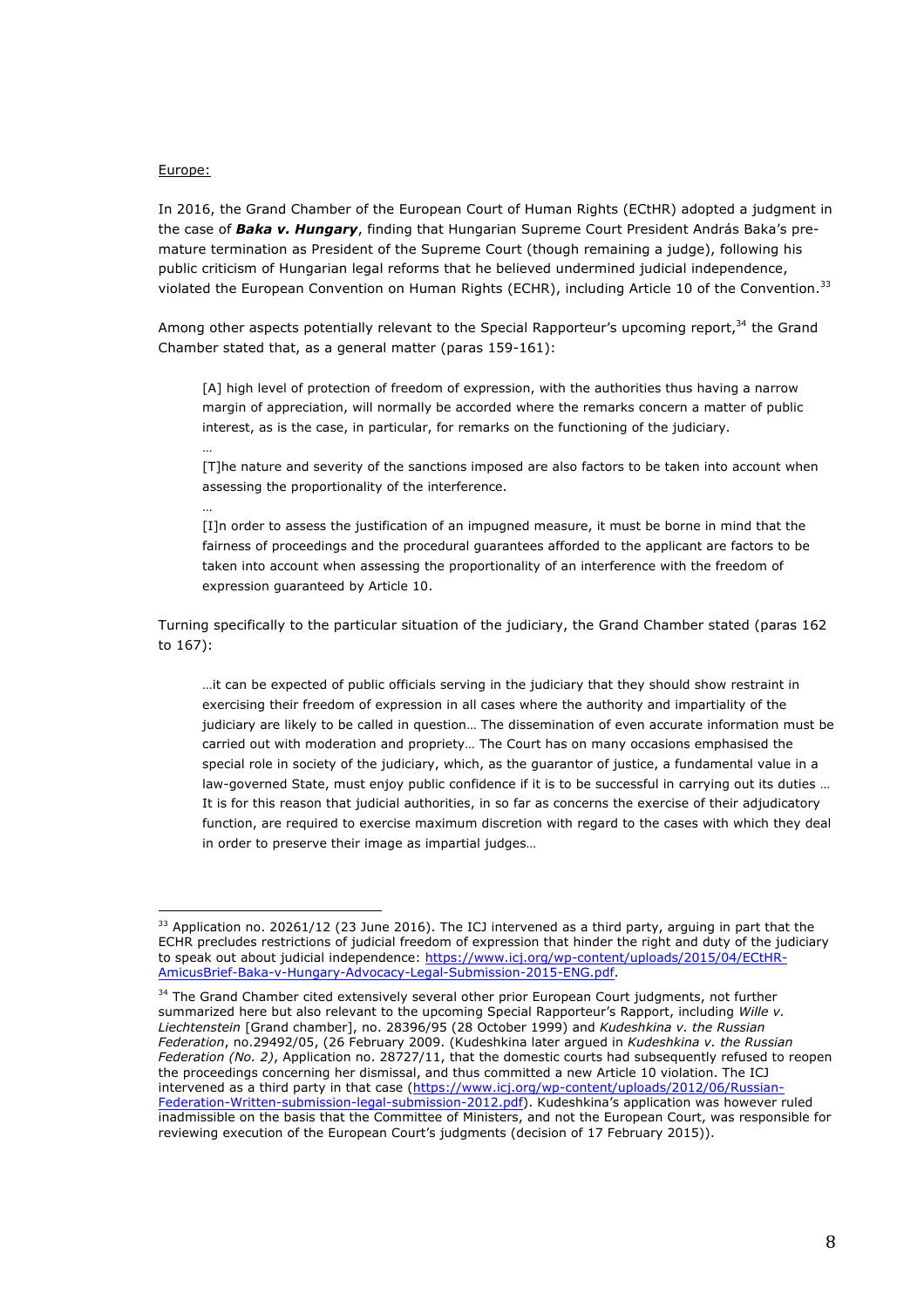At the same time, the Court has also stressed that having regard in particular to the growing importance attached to the separation of powers and the importance of safeguarding the independence of the judiciary, any interference with the freedom of expression of a judge in a position such as the applicant's calls for close scrutiny on the part of the Court… Furthermore, questions concerning the functioning of the justice system fall within the public interest, the debate of which generally enjoys a high degree of protection under Article 10… Even if an issue under debate has political implications, this is not in itself sufficient to prevent a judge from making a statement on the matter… Issues relating to the separation of powers can involve very important matters in a democratic society which the public has a legitimate interest in being informed about and which fall within the scope of political debate…

In the context of Article 10 of the Convention, the Court must take account of the circumstances and overall background against which the statements in question were made… It must look at the impugned interference in the light of the case as a whole …, attaching particular importance to the office held by the applicant, his statements and the context in which they were made.

Finally, the Court reiterates the "chilling effect" that the fear of sanction has on the exercise of freedom of expression, in particular on other judges wishing to participate in the public debate on issues related to the administration of justice and the … This effect, which works to the detriment of society as a whole, is also a factor that concerns the proportionality of the sanction or punitive measure imposed…" (paras 162 to 167)

In finding the judge's removal from office to have constituted a violation of the judge's freedom of expression in the particular case, the Grand Chamber stated, among other things:

168. …the impugned interference was prompted by the views and criticisms that the applicant had publicly expressed in the exercise of his right to freedom of expression. It observes in this regard that the applicant expressed his views on the legislative reforms at issue in his professional capacity as President of the Supreme Court and of the National Council of Justice. It was not only his right but also his duty as President of the National Council of Justice to express his opinion on legislative reforms affecting the judiciary, after having gathered and summarised the opinions of lower courts… The applicant also used his power to challenge some of the relevant legislation before the Constitutional Court and used the possibility to express his opinion directly before Parliament on two occasions, in accordance with parliamentary rules… The Court therefore attaches particular importance to the office held by the applicant, whose functions and duties included expressing his views on the legislative reforms which were likely to have an impact on the judiciary and its independence. It refers in this connection to the Council of Europe instruments, which recognize that each judge is responsible for promoting and protecting judicial independence (see paragraph 3 of the Magna Carta of Judges in paragraph 81) and that judges and the judiciary should be consulted and involved in the preparation of legislation concerning their statute and, more generally, the functioning of the judicial system (see paragraph 34 of Opinion no. 3 (2002) of the CCJE in paragraph 80 above; and paragraph 9 of the Magna Carta of Judges in paragraph 81 above).

170. The present case should also be distinguished from other cases in which the issue at stake was public confidence in the judiciary and the need to protect such confidence against destructive attacks… Although the Government relied on the need to maintain the authority and impartiality of the judiciary, the views and statements publicly expressed by the applicant did not contain attacks against other members of the judiciary…; nor did they concern criticisms with regard to the conduct of the judiciary dealing with pending proceedings…

…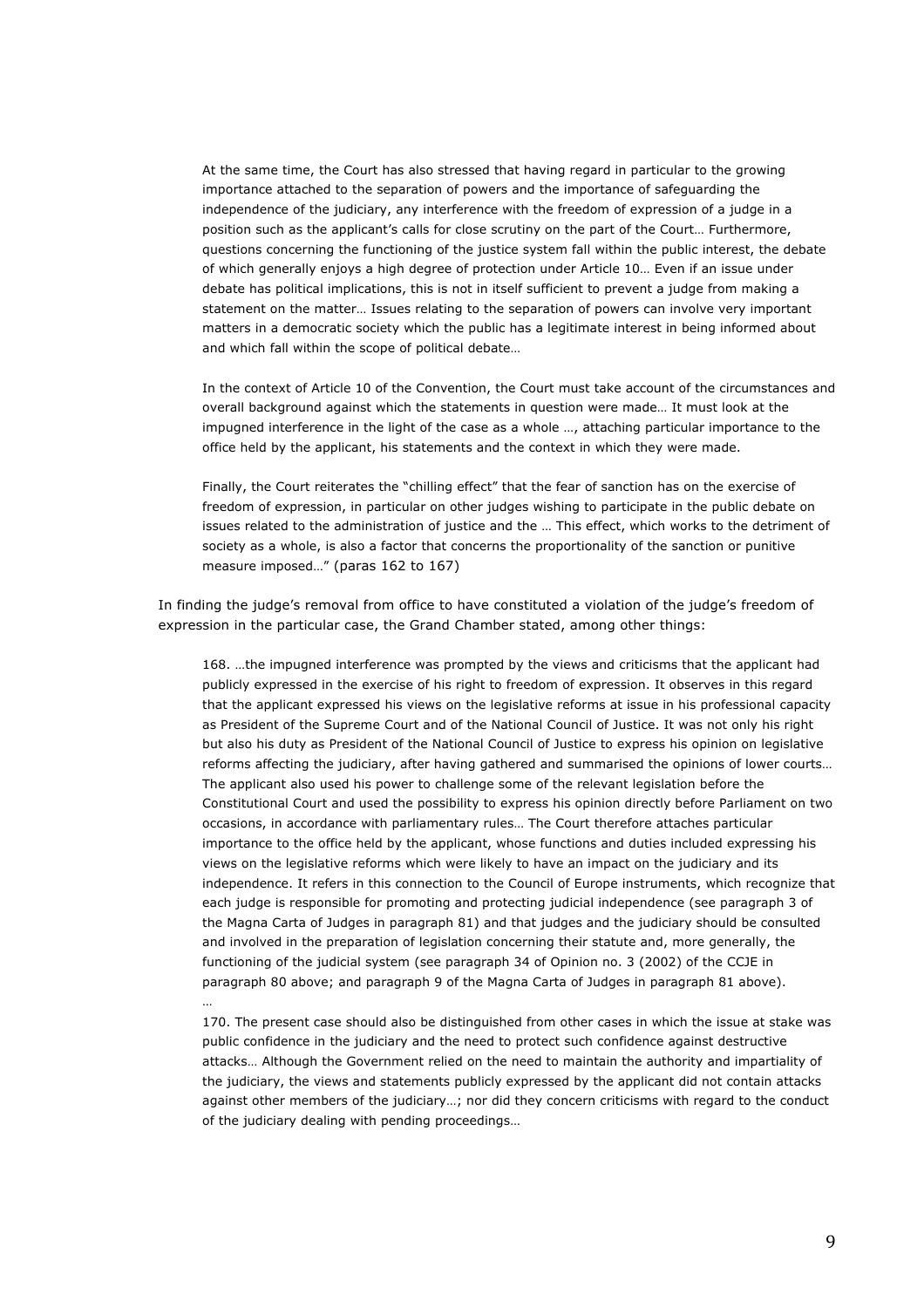171. On the contrary, the applicant expressed his views and criticisms on constitutional and legislative reforms affecting the judiciary, on issues related to the functioning and reform of the judicial system, the independence and irremovability of judges and the lowering of the retirement age for judges, all of which are questions of public interest… His statements did not go beyond mere criticism from a strictly professional perspective. Accordingly, the Court considers that the applicant's position and statements, which clearly fell within the context of a debate on matters of great public interest, called for a high degree of protection for his freedom of expression and strict scrutiny of any interference, with a correspondingly narrow margin of appreciation being afforded to the authorities of the respondent State.

173. Furthermore, the premature termination of the applicant's mandate undoubtedly had a "chilling effect" in that it must have discouraged not only him but also other judges and court presidents in future from participating in public debate on legislative reforms affecting the judiciary and more generally on issues concerning the independence of the judiciary.

174. Finally, due account should be taken of the procedural aspect of Article 10… In the light of the considerations that led it to find a violation of Article 6 § 1 of the Convention, the Court considers that the impugned restrictions on the applicant's exercise of his right to freedom of expression under Article 10 of the Convention were not accompanied by effective and adequate safeguards against abuse.

175. In sum, even assuming that the reasons relied on by the respondent State were relevant, they cannot be regarded as sufficient to show that the interference complained of was "necessary in a democratic society", notwithstanding the margin of appreciation available to the national authorities.

The *Baka* ruling also illustrates that in evaluating whether a judge's freedom of expression has been violated, it is important to look beyond the formal grounds presented for any disciplinary sanctions or other measures adopted, to examine the actual motivation. In the *Baka* case the Government argued his removal as President was merely consequent to a restructuring of the courts for other reasons; the Grand Chamber did not accept this explanation, in light of the circumstances in which the events took place (see paras 143 to 152 of the judgment).

The *Baka* ruling comes against a broader background of regional interpretation and standards in Europe, including the following:

Council of Europe *Recommendation CM/Rec(2010)12 on judges: independence, efficiency*  and responsibilities, provides that, "Judges may engage in activities outside their official functions" but that, "To avoid actual or perceived conflicts of interest, their participation should be restricted to activities compatible with their impartiality and independence."<sup>35</sup> Furthermore, it states. "Judges should exercise restraint in their relations with the media."<sup>36</sup> The Recommendation also provides that, "Judges should be free to form and join professional organisations whose objectives are to safeguard their independence, protect their interests and promote the rule of law." $^{37}$ 

 

…

<sup>&</sup>lt;sup>35</sup> Council of Europe Recommendation CM/Rec(2010)12 of the Committee of Ministers to member states on judges: independence, efficiency and responsibilities, Para 21.

<sup>36</sup> Para 19.

<sup>37</sup> Para 25. See similarly article 12 of the **Magna Carta of Judges** (Consultative Council of European Judges, 2010).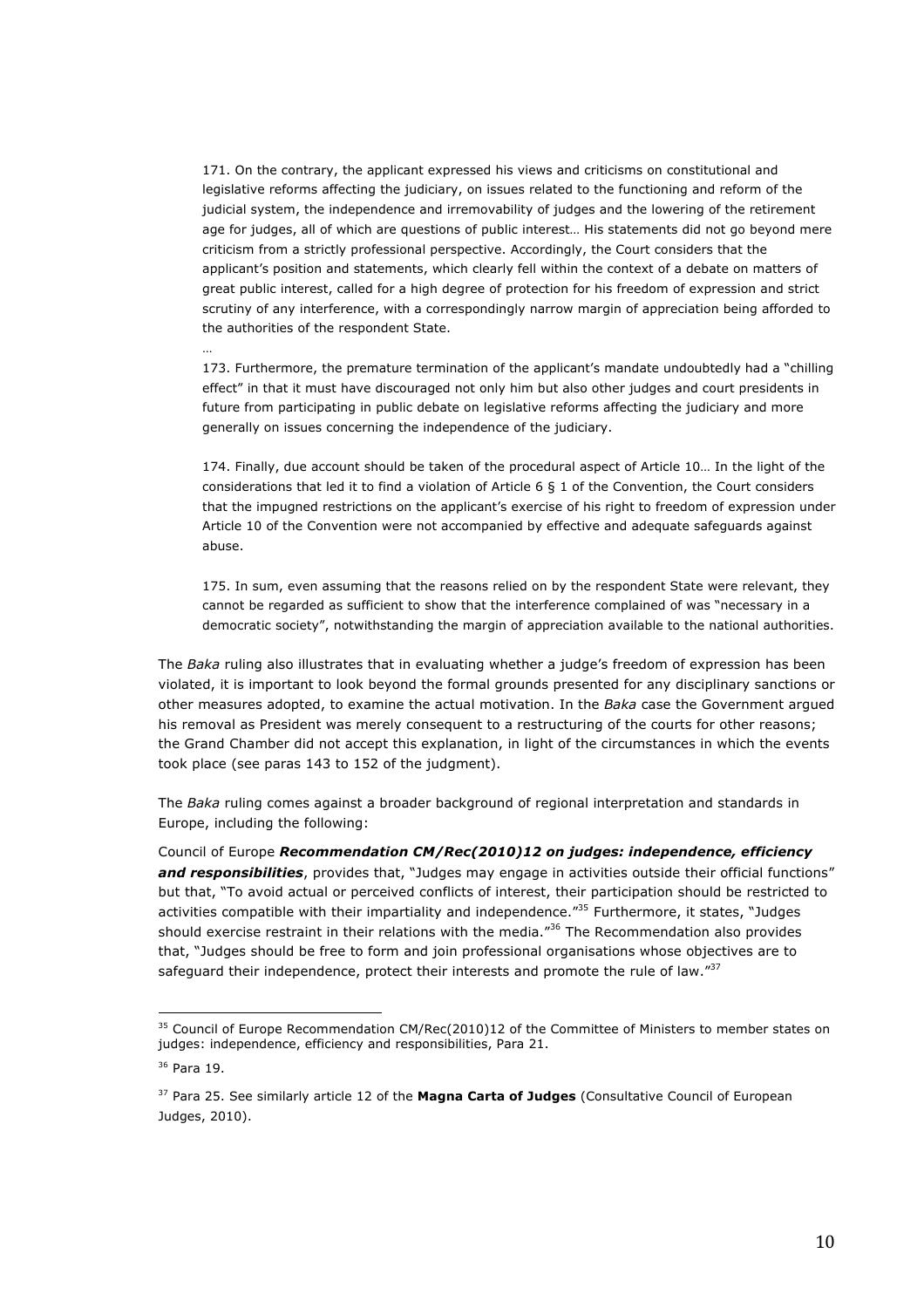### The Council of Europe **European Charter on the Statute for Judges** (1998) provides that:

4.2. Judges freely carry out activities outside their judicial mandate including those which are the embodiment of their rights as citizens. This freedom may not be limited except in so far as such outside activities are incompatible with confidence in, or the impartiality or the independence of a judge, or his or her required availability to deal attentively and within a reasonable period with the matters put before him or her. The exercise of an outside activity, other than literary or artistic, giving rise to remuneration, must be the object of a prior authorization on conditions laid down by the statute.

4.3.Judges must refrain from any behaviour, action or expression of a kind effectively to affect confidence in their impartiality and their independence.

and

1.7.Professional organizations set up by judges, and to which all judges may freely adhere, contribute notably to the defence of those rights which are conferred on them by their statute, in particular in relation to authorities and bodies which are involved in decisions regarding them.

The **Consultative Council of European Judges (CCJE)**, in its **Opinion no. 3 on "the principles and rules governing judges' professional conduct, in particular ethics, incompatible behaviour and impartiality"**, echoes many elements of the Bangalore Principles and Commentary. The CCJE states among other things that:<sup>38</sup>

…as citizens, judges enjoy the fundamental rights and freedoms protected, in particular, by the European Convention on Human Rights (freedom of opinion, religious freedom, etc). They should therefore remain generally free to engage in the extra-professional activities of their choice.

…However, such activities may jeopardise their impartiality or sometimes even their independence. A reasonable balance therefore needs to be struck between the degree to which judges may be involved in society and the need for them to be and to be seen as independent and impartial in the discharge of their duties. In the last analysis, the question must always be asked whether, in the particular social context and in the eyes of a reasonable, informed observer, the judge has engaged in an activity which could objectively compromise his or her independence or impartiality.

…Judges' participation in political activities poses some major problems. Of course, judges remain citizens and should be allowed to exercise the political rights enjoyed by all citizens. However, in view of the right to a fair trial and legitimate public expectations, judges should show restraint in the exercise of public political activity. Some States have included this principle in their disciplinary rules and sanction any conduct which conflicts with the obligation of judges to exercise reserve. They have also expressly stated that a judge's duties are incompatible with certain political mandates (in the national parliament, European Parliament or local council), sometimes even prohibiting judges' spouses from taking up such positions.

…More generally, it is necessary to consider the participation of judges in public debates of a political nature. In order to preserve public confidence in the judicial system, judges should not expose themselves to political attacks that are incompatible with the neutrality required by the judiciary.

…The discussions within the CCJE have shown the need to strike a balance between the judges' freedom of opinion and expression and the requirement of neutrality. It is therefore necessary for judges, even though their membership of a political party or their participation in public debate on

<sup>&</sup>lt;sup>38</sup> Paragraphs 27 to 40.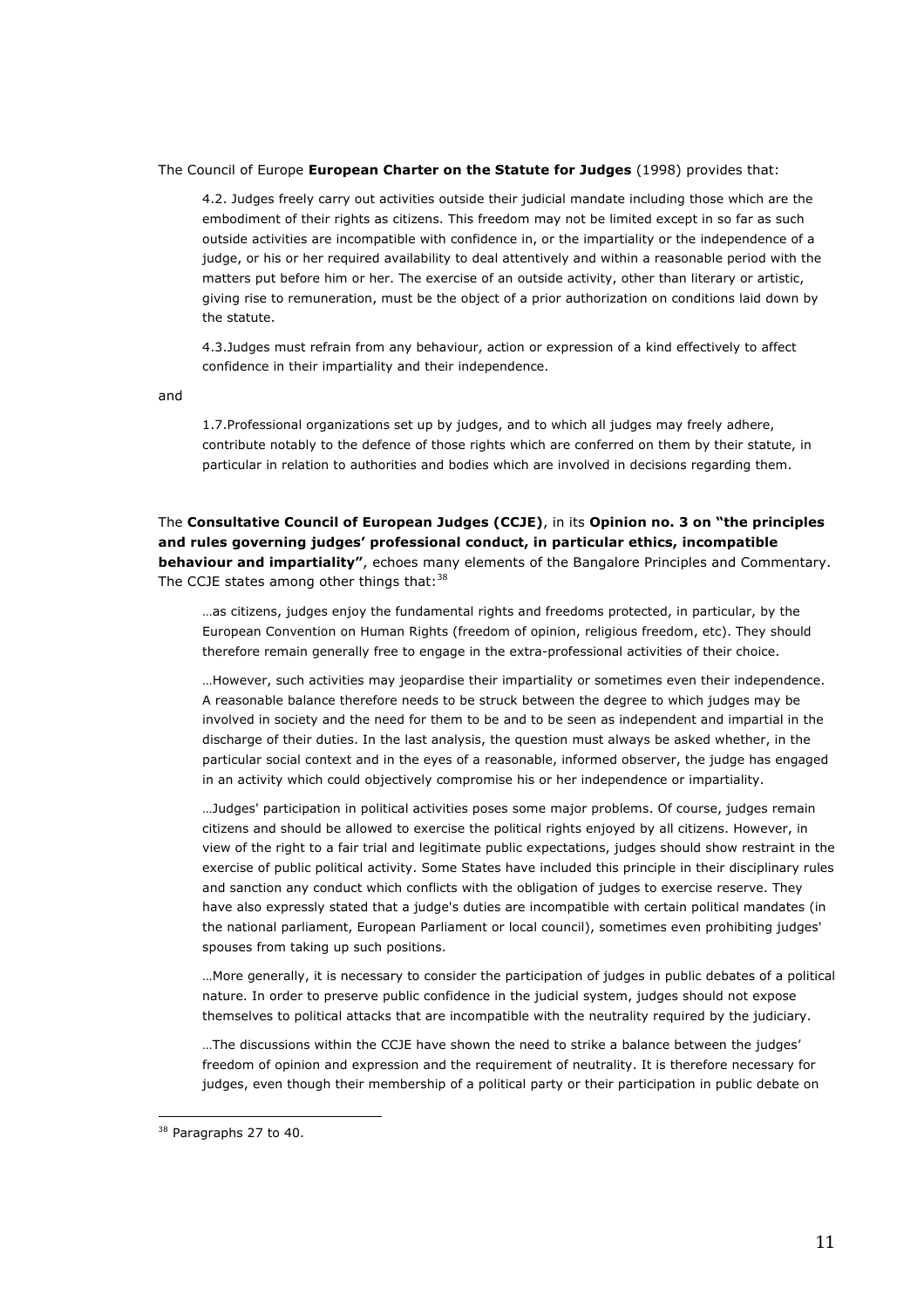the major problems of society cannot be proscribed, to refrain at least from any political activity liable to compromise their independence or jeopardise the appearance of impartiality.

…However, judges should be allowed to participate in certain debates concerning national judicial policy. They should be able to be consulted and play an active part in the preparation of legislation concerning their statute and, more generally, the functioning of the judicial system. This subject also raises the question of whether judges should be allowed to join trade unions. Under their freedom of expression and opinion, judges may exercise the right to join trade unions (freedom of association), although restrictions may be placed on the right to strike.

… judges have to show circumspection in their relations with the press and be able to maintain their independence and impartiality, refraining from any personal exploitation of any relations with journalists and any unjustified comments on the cases they are dealing with. The right of the public to information is nevertheless a fundamental principle resulting from Article 10 of the European Convention on Human Rights. It implies that the judge answers the legitimate expectations of the citizens by clearly motivated decisions. Judges should also be free to prepare a summary or communiqué setting up the tenor or clarifying the significance of their judgements for the public. Besides, for the countries where the judges are involved in criminal investigations, it is advisable for them to reconcile the necessary restraint relating to the cases they are dealing with, with the right to information. Only under such conditions can judges freely fulfil their role, without fear of media pressure. The CCJE has noted with interest the practice in force in certain countries of appointing a judge with communication responsibilities or a spokesperson to deal with the press on subjects of interest to the public.

In its 2005 **Opinion no. 7 on "Justice and Society"**, the CCEJ further encouraged a range of judicial "outreach programmes" to increase communication between judiciaries and the general public, and suggested similar measures would be appropriate for prosecutors.<sup>39</sup> The CCJE also addressed a number of issues in the relation of courts with the media, and among many other things, commented that: "Judges express themselves above all through their decisions and should not explain them in the press or more generally make public statements in the press on cases of which they are in charge" (para 34). Furthermore, it said, "When a judge or a court is challenged or attacked by the media (or by political or other social actors by way of the media) for reasons connected with the administration of justice, the CCJE considers that, in view of the duty of judicial self-restraint, the judge involved should refrain from reactions through the same channels"; at the same time, however, "it would be desirable that the national judiciaries benefit from the support of persons or a body (e.g. the Higher Council for the Judiciary or judges' associations) able and ready to respond promptly and efficiently to such challenges or attacks in appropriate cases" (para 55).

In 2015, at the request of the President of the Inter-American Court of Human Rights (apparently in connection with the *López Lone* case described below), the **European Commission for Democracy through Law (Venice Commission)** published a report on "the Freedom of Expression of Judges".40 The report reviews some international standards, national laws and practices in a number

<sup>40</sup> Opinion no 806/2015, CDL-AD(2015)018 (23 June 2015). https://www.venice.coe.int/webforms/documents/?pdf=CDL-AD(2015)018-e

<sup>39</sup> paras 15 to 23. See also the **Istanbul Declaration on Transparency in the Judicial Process**, (Adopted by the Conference of Chief Justices and Senior Justices of the Asian Region, 2013), Principle 10, which encourages "outreach programmes designed to educate the public on the role of the justice system" involving "proactive measures by judges and direct interaction with the communities they serve" which may include "town hall meetings" and "the production of radio and television programmes".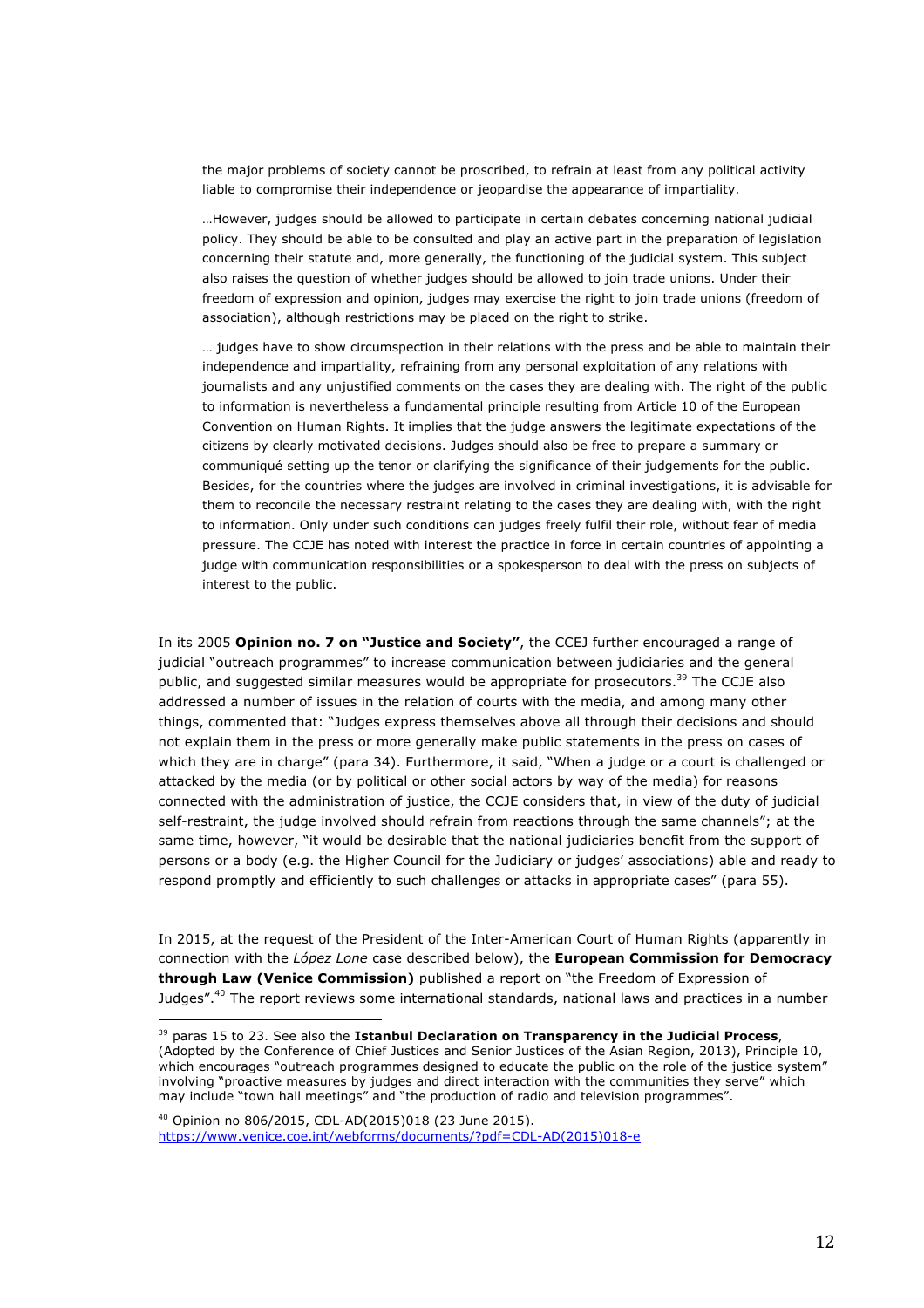of Council of Europe member states, and jurisprudence of the European Court of Human Rights (however, the decision pre-dates the Grand Chamber judgment in *Baka v Hungary*, described below). The Commission concluded (paras 80 to 84):

- "the specificity of the duties and responsibilities which are incumbent to judges and the need to ensure impartiality and independence of the judiciary are considered as legitimate aims in order to impose specific restrictions on the freedom of expression, association and assembly of judges including their political activities."
- "any interference with the freedom of expression of a judge calls for close scrutiny."
- Among the considerations relevant to assessing the proportionality of an interference with the freedom of expression of a judge, is: "the office held by the applicant, the content of the impugned statement, the context in which the statement was made and the nature and severity of the penalties imposed".
- "In the context of a political debate in which a judge participates, the domestic political background of this debate is also an important factor to be taken into consideration when assessing the permissible scope of the freedom of judges. For instance, the historical, political and legal context of the debate, whether or not the discussion includes a matter of public interest or whether the impugned statement is made in the context of an electoral campaign are of particular importance. A democratic crisis or a breakdown of constitutional order are naturally to be considered as important elements of the concrete context of a case, essential in determining the scope of judges' fundamental freedoms."

The **European Network of Councils for the Judiciary**, in its 2013 "Sofia Declaration on Judicial Independence and Accountability", stated: "The prudent convention that judges should remain silent on matters of political controversy should not apply when the integrity and independence of the judiciary is threatened. There is now a collective duty on the European judiciary to state clearly and cogently its opposition to proposals from government which tend to undermine the independence of individual judges or Councils for the Judiciary."<sup>41</sup>

# Inter-American System:<sup>42</sup>

The **Inter-American Court of Human Rights**, in its 2016 judgment in the case of the *López Lone v Honduras,* <sup>43</sup> held the rights of several judges to freedom of expression, assembly and association to have been violated, by their dismissal from their positions for actions they took to protest against a coup d'état and in favour of the re-establishment of democracy and the rule of law in Honduras. The actions included: taking part in a protest, filing judicial complaints or actions, an opinion stated in the context of a university lecture, and in conversations with colleagues, as well as expressing their opinions through an association of judges of which they were all members.

http://www.oas.org/en/iachr/decisions/2015/arPU12632gEN.pdf (English).

 <sup>41</sup> https://www.encj.eu/images/stories/pdf/GA/Sofia/encj\_sofia\_declaration\_7\_june\_2013.pdf

<sup>42</sup> See also **Guarantees for the Independence of Justice Operators** (Inter-American Commission of Human Rights, 2013), paras 168-183.

<sup>43</sup> Case of *López Lone et al. v. Honduras*, Series C No. 302, judgment of 5 October 2015. We note that the current UN Special Rapporteur on the Independence of Judges and Lawyers was, at the time, among the judges of the Inter-American Court and thus will already be well aware of it, but nevertheless include the reference here for completeness. See also the Inter-American Commission on Human Rights, *Adriana Beatriz Gallo v. Argentina*, case No. 43/15 (28 July 2015); https://www.oas.org/es/cidh/decisiones/2015/ARPU12632ES.pdf (Spanish);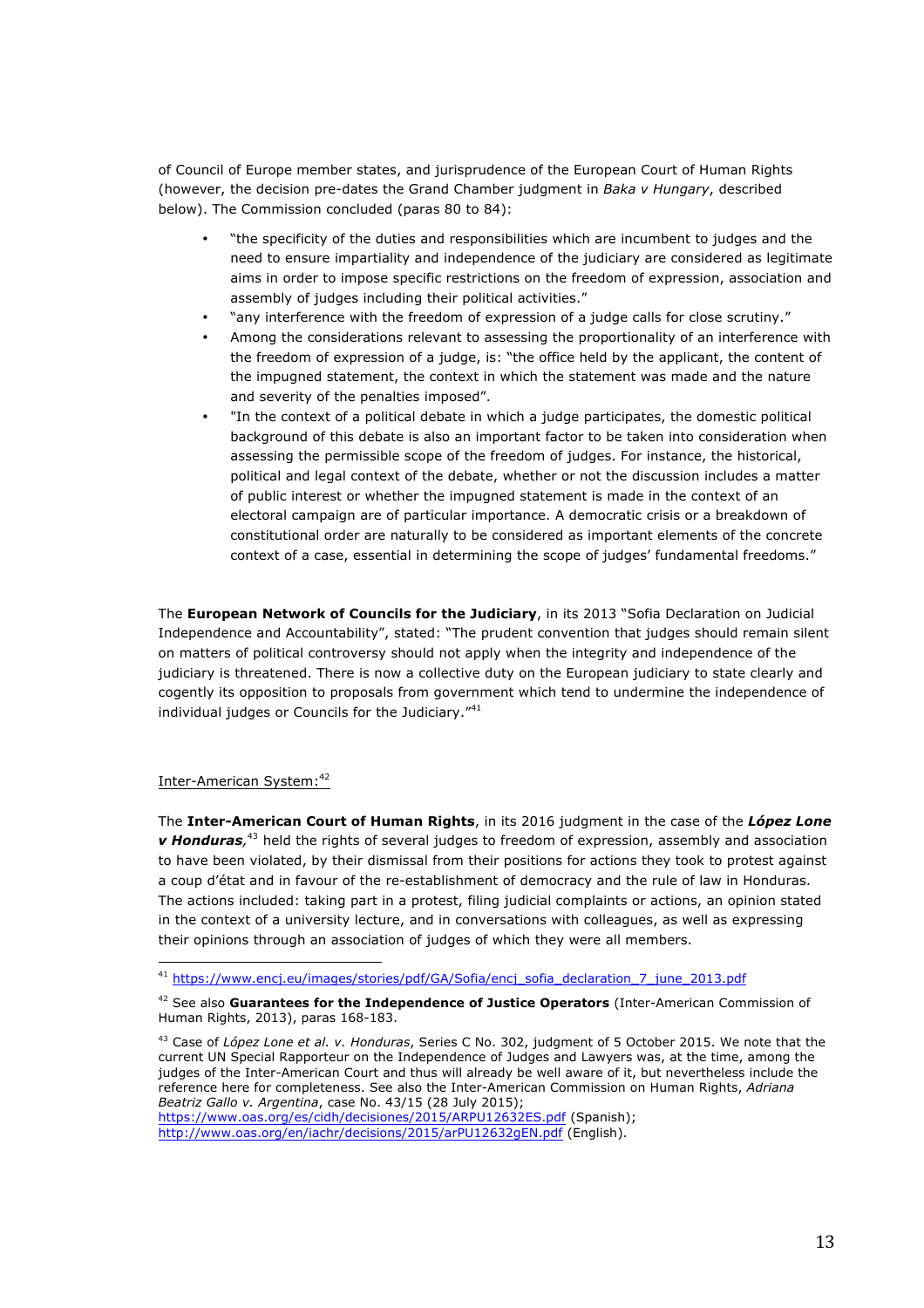The Court recognised that in relation to freedom of expression, assembly and association, "Owing to their functions in the administration of justice, under normal conditions of the rule of law, judges may be subject to different restrictions, and in different ways, that would not affect other individuals, including other public officials" (para 169). Furthermore, it held, "the general purpose of guaranteeing independence and impartiality is, in principle, a legitimate reason for restricting certain rights of judges" since international human rights law obliges the State to ensure independence and impartiality of its courts and tribunals in order to respect the rights the persons judged by those tribunals (para 171).

The Court noted that, "the prohibition of judges from participating in activities of a party nature should not be interpreted … in a way that prevents judges from taking part in any discussion of a political nature" (para 172) and, referring to the Commentary to the Bangalore Principles and other expert sources (including a previous UN Special Rapporteur on the Independence of Judges and Lawyers), it held that "there may be situation in which a judge, as a citizen who is a member of society, considers that he or she has a moral duty to speak out" and this might indeed be seen not only as a right but an obligation of judges during a coup d'état or other "times of grave democratic crises" (para 173-174).

# **3. Selected National Cases and Practice**

 

Apart from the cases in **Hungary** and **Honduras** mentioned above, among national cases and practices relevant to the topic are the following:

In **Eqypt**, since 2014, dozens of judges have been forced into retirement<sup>44</sup> following disciplinary proceedings that resulted in arbitrary limitations to the judges' right to freedom of expression, assembly and association. In the two cases known as the "Judges for Egypt Case" and the "July 2013 Statement Case"<sup>45</sup>, the ICJ found that judges have been removed from office following mass, arbitrary and unfair disciplinary proceedings. In Egypt, judges can be referred by the High Judicial Council or directly by the Minister of Justice to the Supreme Disciplinary Board, after which they are subjected to proceedings that can result in revoking their tenure, forcing them into retirement or declaring them "unfit" in accordance with article 111 and article 73 of Egypt's Judicial Authority Law, the latter prohibiting judges from "political activity". This vague clause has been repeatedly used to arbitrarily limit judges' exercise of the right to freedom of expression, assembly and association, well beyond what is justified as necessary to preserve the impartiality and independence of the judiciary.

In a recent and still ongoing case, in March 2017, following initial investigations that lasted over a year, Judge Assem Abdel Jabar, former deputy President of the Court of Cassation, and Judge Hicham Raouf, a judge in Cairo's Court of Appeal and former deputy Minister of Justice, were referred to the Supreme Disciplinary Board for "unfitness proceedings" after they

<sup>44</sup> ICJ, "Egypt: arbitrary and unfair removal of judges must be reversed", 28 March 2016, available at https://www.icj.org/egypt-arbitrary-and-unfair-removal-of-judges-must-be-reversed/.

<sup>&</sup>lt;sup>45</sup> ICJ, "Egypt: sustained attacks against judges must stop", 24 February 2016, available at https://www.icj.org/egypt-sustained-attacks-against-judges-must-stop/; and ICJ, "Attacks on Judges in Egypt: July 2013 Statement Case", January 2017, available at https://www.icj.org/wpcontent/uploads/2017/01/Egypt-attacks-on-judges-Advocacy-Analysis-brief-2017-ENG.pdf.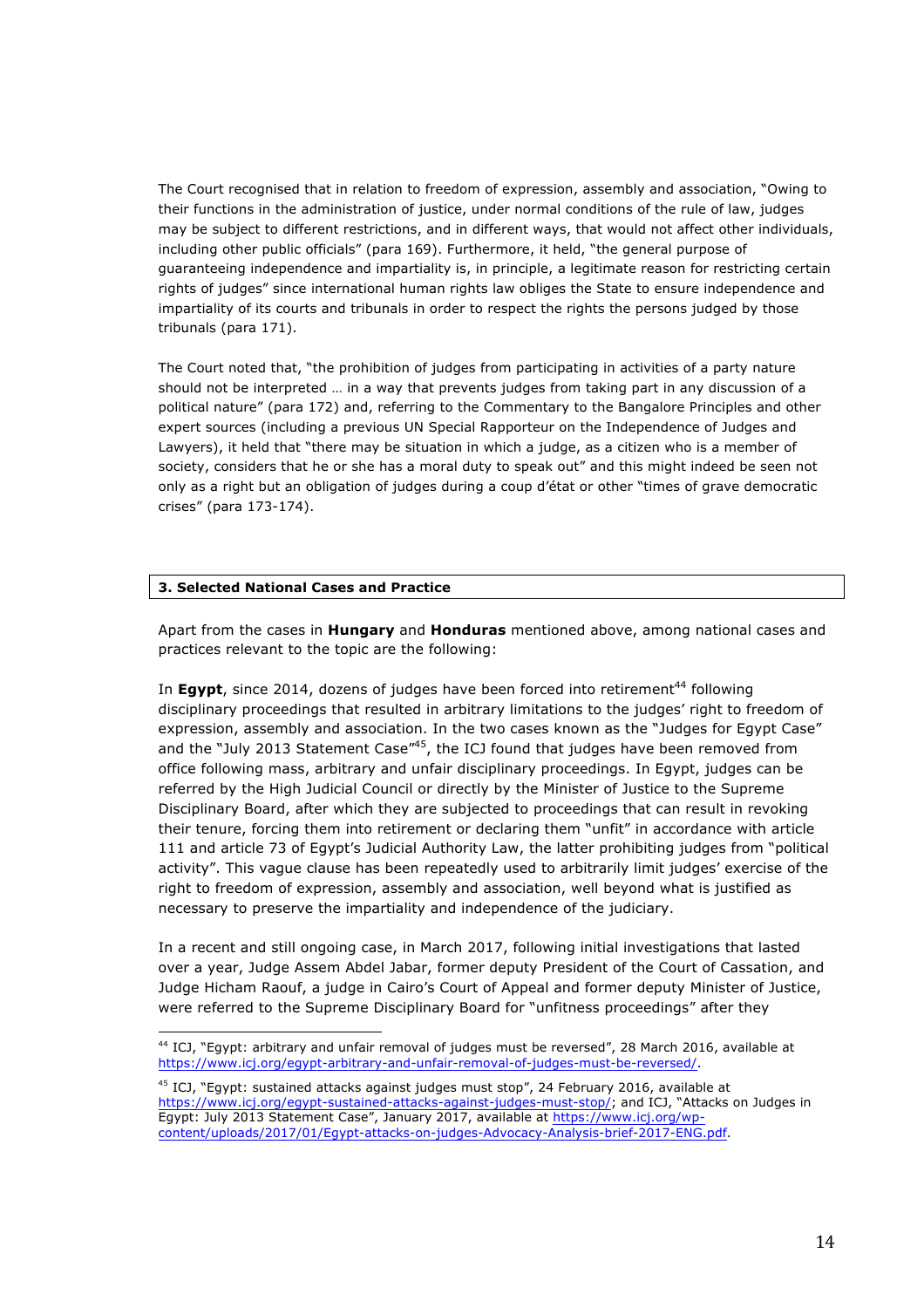participated, together with other leading lawyers and legal experts, in a workshop to discuss and propose new anti-torture legislation.<sup>46</sup> According to article 111 of the Judicial Authority Law, if a judge is found to be "unfit" for office, the disciplinary board can either force the judge into retirement or it can transfer the judge to non-judicial functions. The proceedings against Mr Abdel Jabar and Mr Raouf started in mid-March 2017 and have continued over the course of 14 sessions, during which hearings have been consistently adjourned and no decision was taken. The last session, on 5 January 2019, was adjourned to 23 March 2019, a date that would mark two years since the beginning of the "unfitness proceedings" for both judges, as a repercussion for their participation as legal experts in an anti-torture legislation proposal.

In April 2018, the Cairo Military Court sentenced Hisham Geneina, a former judge and former head of Egypt's Central Auditing Authority, to five years' imprisonment for "publishing false information harmful to national security" after he criticized the Egyptian Authorities' interference with the election process and referred to the existence of documents incriminating military and political leaders in a media interview.<sup>47</sup> Hisham Geneina appealed the verdict and a Military Misdemeanor Court of Appeal is due to issue its verdict on 3 March 2019. Based on the information available, Hisham Geneina has been detained since his arrest in February 2018, including in solitary confinement.

In **Morocco**, Judge Al-Haini, together with his colleague Amal Homani, was referred in February 2016 to the High Judicial Council by the Minister of Justice on unwarranted allegations of "violating the duty of discretion" and "expressing opinions of a political nature" following social media comments and media articles written by the judges in which they criticized the government's Draft Laws on the High Judicial Council and on the Statute for Judges.<sup>48</sup> The ICJ expressed its concern at the unfair and arbitrary nature of the proceedings against Judge Al-Haini which not only targeted him for the legitimate exercise of his right to freedom of expression in consonance with the dignity of the judicial office and the impartiality and independence of the judiciary but also included several flaws curtailing Judge Al-Haini's right to defense.

The ICJ has expressed concern about allegations in **South Korea** that the former Chief Justice and other officials infringed the freedom of expression and freedom of association of individual judges in South Korea. Judges who commented negatively on a proposal by the National Court Administration (NCA) to create a 'second Supreme Court,' were allegedly placed by the NCA under surveillance, both in their professional and personal dealings. Moreover, they were prevented from joining international conferences and national professional organizations. Some were also either sidelined for promotions or were not given preference for educational opportunities abroad.<sup>49</sup>

<sup>46</sup> ICJ, "Egypt: authorities must end actions against independent judges", 14 April 2015, available at https://www.icj.org/egypt-authorities-must-end-actions-against-independent-judges/.

<sup>47</sup> ICJ, "Egypt: immediately release Hisham Geneina, quash his conviction", 25 April 2018, available at https://www.icj.org/egypt-immediately-release-hisham-geneina-quash-his-conviction/.

<sup>48</sup> ICJ, "Morocco: end disciplinary proceedings against judges", 7 December 2018, available at https://www.icj.org/morocco-end-disciplinary-proceedings-against-judges/; and ICJ, "Morocco: Arbitrary dismissal of Judge Al-Haini must be reversed", 13 February 2016, available at https://www.icj.org/morocco-arbitrary-dismissal-of-judge-al-haini-must-be-reversed/.

<sup>49</sup> https://www.icj.org/south-korea-individual-independence-of-judges-must-be-upheld-and-protected/ (28 June 2018).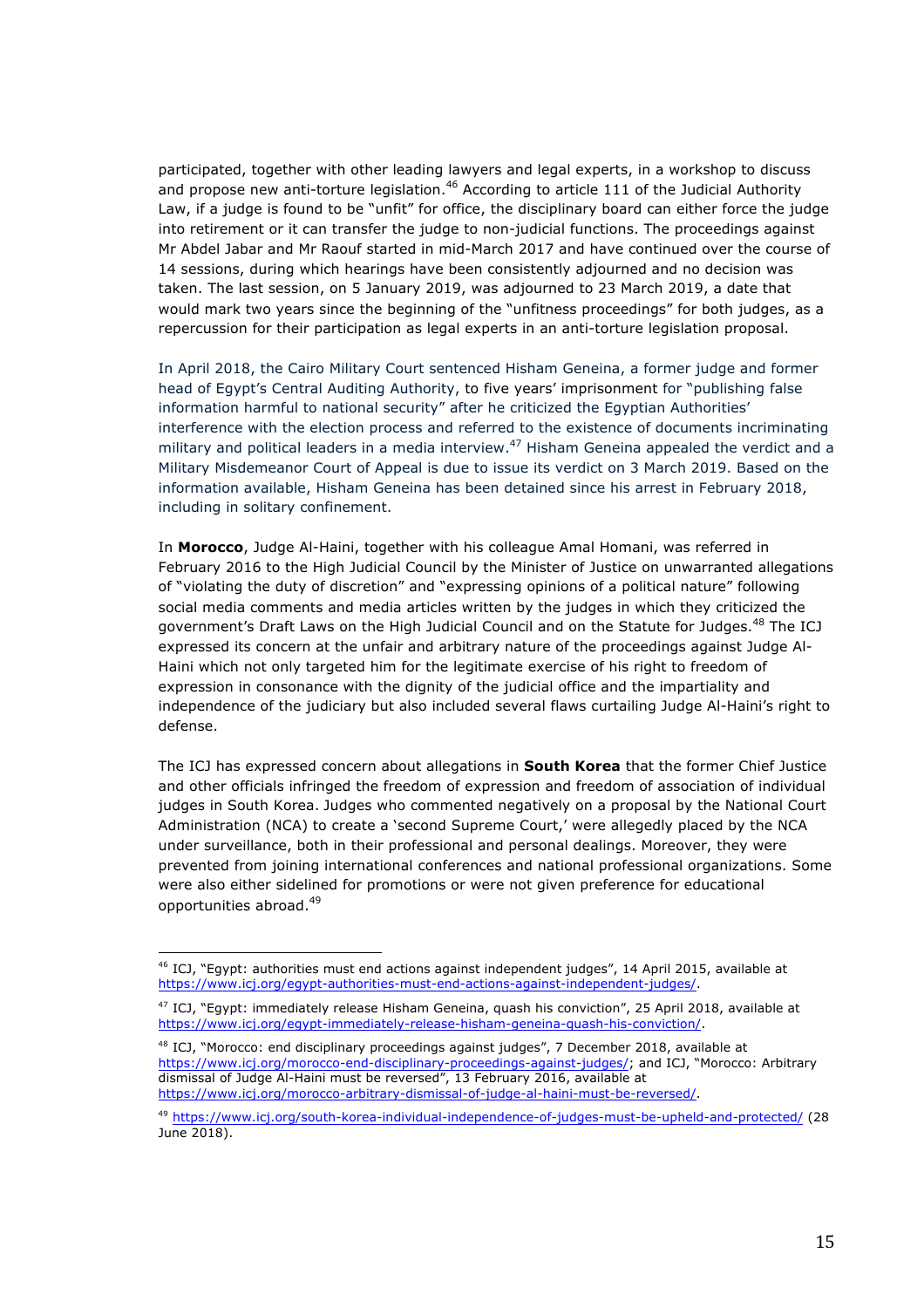In the **Philippines**, on 17 August 2017 the Office of the Court Administrator (OCA) of the Supreme Court issued Circular No. 173-2017 to all judges and court personnel on the proper use of social media.50 The circular does not differentiate between different kinds of information and in particular does not recognise the expansive scope reflected in international standards, when it comes to comments aimed at upholding independence of the judiciary and related issues. Indeed, to the contrary, ICJ understands that the circular was invoked to warn members of the judiciary that they would face disciplinary action if they expressed opinions on social media on the ouster of Maria Lourdes Sereno as Chief Justice of the Supreme Court.<sup>51</sup> This cast a chilling effect on the right to freedom of expression of the members of the judiciary.

The ICJ, together with Judges for Judges, has also followed the case of Miroslava Todorova a judge from **Bulgaria**. In that case, following public statements by a judge including in her role as head of an association of judges, the judge was subjected to disciplinary proceedings based on alleged inefficiency and performance issues. The ICJ and Judges for Judges concluded that, under the circumstances, there was an appearance that the disciplinary proceedings against Todorova were instituted and pursued selectively, and that the system of the disciplinary proceedings in Bulgaria did not provide sufficient safeguards to dispel this appearance.<sup>52</sup>

The current approach in Canada is reflected in the **Canadian Judicial Council's "Ethical Principles for Judges"**, <sup>53</sup> which provide among other things that: "Judges should refrain from conduct such as membership in groups or organizations or participation in public discussion which, in the mind of a reasonable, fair minded and informed person, would undermine confidence in a judge's impartiality with respect to issues that could come before the courts; $^{r54}$  and that "Judges should refrain from… taking part publicly in controversial political discussions except in respect of matters directly affecting the operation of the courts, the independence of the judiciary or fundamental aspects of the administration of justice."<sup>55</sup> The Commentary to the Principles counsels as follows:

The application of Principle D.3(d), which counsels avoidance of public participation in controversial political discussions, is more open to debate and problems of application than the other principles in this section. Judges on appointment do not surrender all of the rights to freedom of expression enjoyed by everyone else in Canada. But, the office of judge imposes restraints that are necessary to maintain public confidence in the impartiality and independence of the judiciary. In defining the appropriate degree of involvement of the judiciary in public debate, there are two fundamental considerations. The first is whether the judge's involvement could reasonably undermine confidence in his or her impartiality. The second is whether such involvement may unnecessarily expose the judge to political attack or be inconsistent with the dignity of judicial office. If either is the case the judge should avoid such involvement.

<sup>50</sup> http://oca.judiciary.gov.ph/wp-content/uploads/2017/08/OCA-Circular-No.-173-2017.pdf

<sup>&</sup>lt;sup>51</sup> See "Philippines: Supreme Court decision removing its Chief Justice contributes to deterioration of the rule of law" (30 May 2018), https://www.icj.org/philippines-supreme-court-decision-removing-its-chiefjustice-contributes-to-deterioration-of-the-rule-of-law/.

<sup>52</sup> See ICJ and Judges for Judges, *Judicial Independence and Accountability in Bulgaria : The Case of Judge Miroslava Todorova* (2017), pp. 2-3 and 16; "Bulgaria: ICJ raises concern at dismissal of Judge Todorova" (August 27, 2012), https://www.icj.org/bulgaria-icj-raises-concern-at-dismissal-of-judge-todorova/

<sup>53</sup> https://www.cjc-ccm.gc.ca/cmslib/general/news\_pub\_judicialconduct\_Principles\_en.pdf

<sup>&</sup>lt;sup>54</sup> Principle 6D.1.

 $55$  Principle 6D.3(d).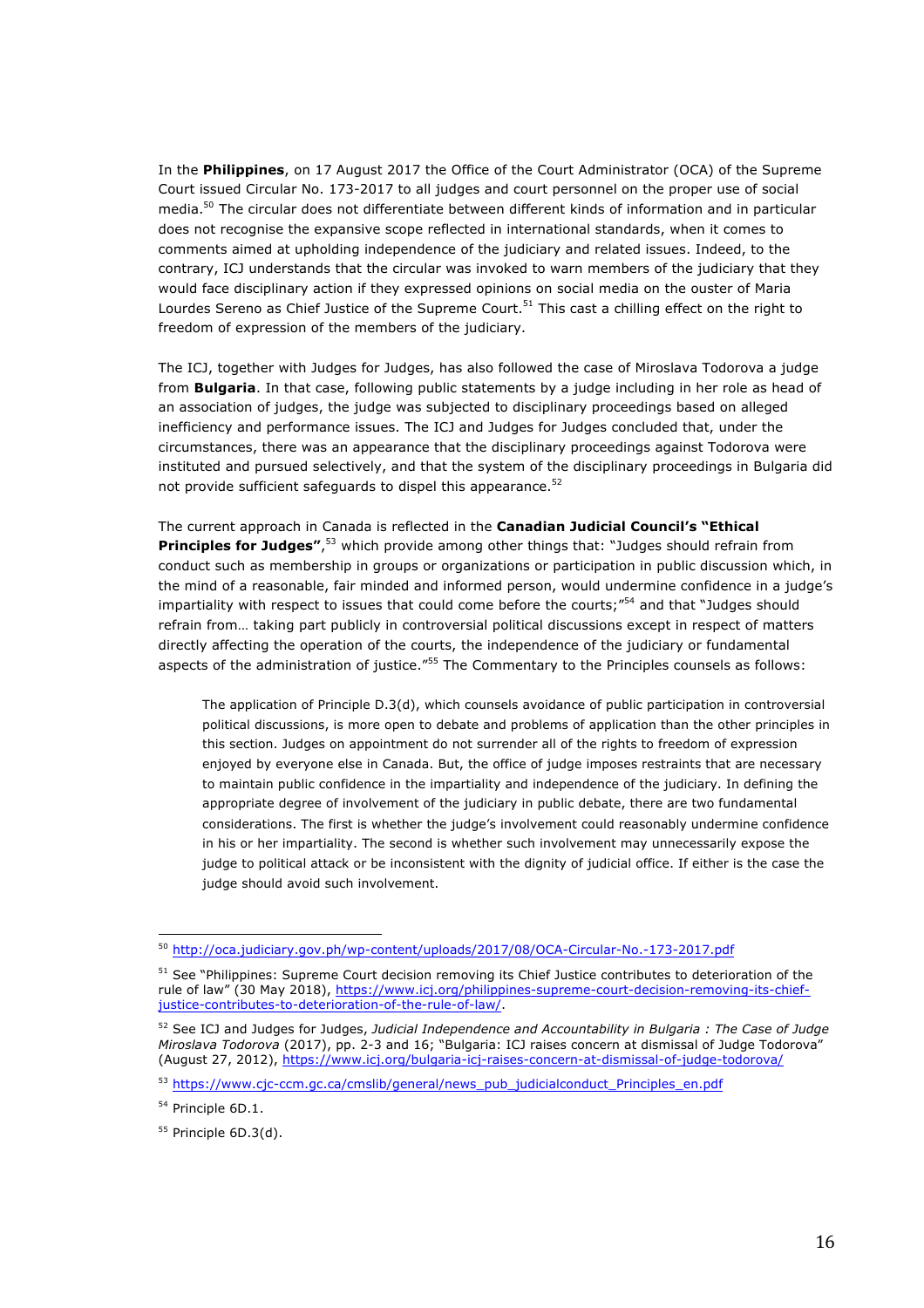Principle D.3(d) recognizes that, while restraint is the watchword, there are limited circumstances in which a judge may properly speak out about a matter that is politically controversial, namely, when the matter directly affects the operation of the courts, the independence of the judiciary (which may include judicial salaries and benefits), fundamental aspects of the administration of justice, or the personal integrity of the judge. Even with respect to these matters, however, a judge should act with great restraint. Judges must remember that their public comments may be taken as reflective of the views of the judiciary; it is difficult for a judge to express opinions that will be taken as purely personal and not those of the judiciary generally. There are usually alternatives to public discussion. For example, the chief justice of the court may raise the matter formally with the appropriate official or officials. Except for statutory and constitutional duties and matters affecting the operation of the courts or the proper administration of justice, chief justices are in no different position than their colleagues.

…Nothing in these Principles prevents or indeed discourages judicial participation in law reform or other scholarly or educational activities of a nonpartisan nature directed to the improvement of the law and the administration of justice. Judges seconded to law reform commissions may exercise greater latitude with respect to matters under consideration by the Commission. …However, when engaging in such activities, the judge must not be seen as "lobbying" government or as indicating how he or she would rule if particular situations were to come before the judge in court. This, of course, does not prevent judges from making representations to government concerning judicial independence or, through the appropriate mechanisms, with respect to salaries and benefits. Discussion of the law for educational purposes or pointing out weaknesses in the law in appropriate settings is in no way discouraged. For example, in certain special circumstances, judicial commentary on draft legislation may be helpful and appropriate, so long as the judge avoids giving informal interpretations or opinions on constitutionality. Normally, judicial commentary on proposed legislation or on other questions of government policy should relate to practical implications or legislative drafting and should avoid issues of political controversy. In general, such judicial commentary should be made as part of a collective or institutionalized effort by the judiciary, not that of an individual judge. $56$ 

## **4. Academic Sources**

**Jasmin Moran, "Courting Controversy: The Problems Caused by Extrajudicial Speech and**  Writing" (2015),<sup>57</sup> discusses a number of cases of out-of-court statements by judges, in a number of common law jurisdictions (in particular, New Zealand, England, Scotland and the United States), and examines legal, ethical and policy questions about the correct balance between judicial freedom of expression and the need to safeguard impartiality of the courts. She concludes (p. 488-489):

The current approach to this problem, found in judicial conduct codes and case law, is that judges are free to express opinions on legal issues outside of judgments in written publications and speeches. However, if the tone and language used are intemperate, the *Saxmere* test<sup>58</sup> for apparent bias may be satisfied and the judge will need to recuse him or herself.

<sup>56</sup> Canadian Judicial Council, Ethical Principles for Judges, pp. 41-43.

<sup>57</sup> 46 Victoria U. Wellington L. Rev. 453 (2015).

<sup>58</sup> Moran quotes the following test from the New Zealand case of *Saxmere*: "Apparent bias is established if A fair-minded lay observer might reasonably apprehend the judge might not bring an impartial mind to the resolution of the question the judge is required to decide."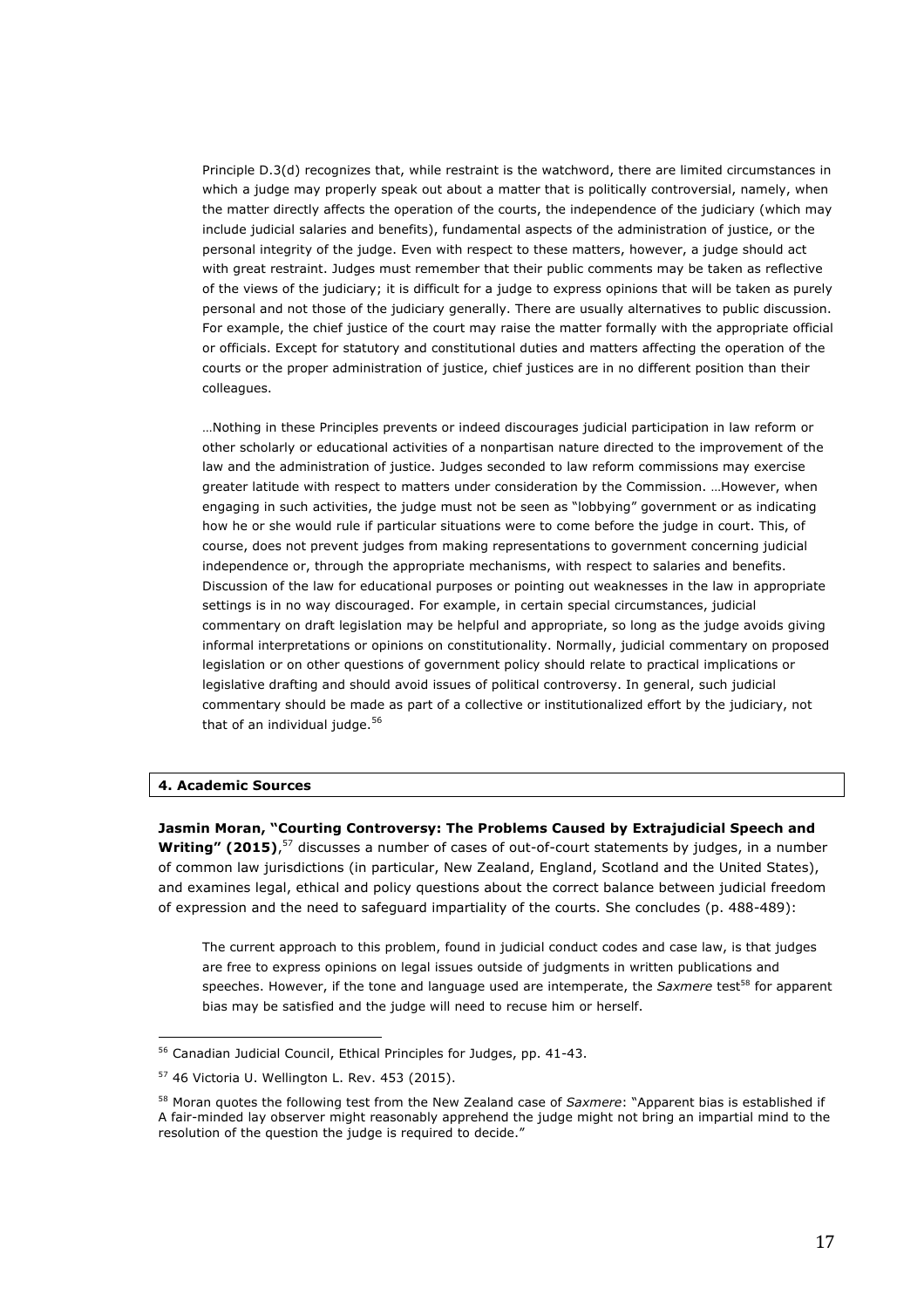The remainder of the article analysed whether this is the correct approach. Any approach must navigate between two concerns: protecting judicial free speech, and ensuring the effective and efficient functioning of the legal system. These goals are at odds with each other and the line must be drawn somewhere between them. The status quo achieves an appropriate balance, recognising free speech but also upholding the integrity of the justice system by protecting judicial impartiality. The threshold for recusal is high enough to preclude problems such as litigants bringing hollow bias claims. In this context, a policy of judicial silence is not only unnecessary, but also undesirable. It denies judges the right to express their opinions and robs society of an invaluable educative resource.

**Sietske Dijkstra, in "The Freedom of the Judge to Express his Personal Opinions and Convictions under the ECHR" (2017)**,<sup>59</sup> reviews European Court jurisprudence, up to and including the Grand Chamber judgment in *Baka*, considering on the one hand cases examining judges' freedom of expression under article 10 of the European Convention, and on the other hand cases examining complaints from litigants alleging lack of impartiality as required by article 6 as a result of statements by judges. She concludes among other things that under the European Convention the starting point is that judges are entitled to exercise right to freedom of expression and related rights, but at the same time, the Europe Court accords national authorities a certain "margin of appreciation" in evaluating the validity of restrictions on those rights, arising from the special situation of judges. It also appears however that the "margin of appreciation" is replaced by "close scrutiny" when it comes for instance to restrictions on judges' participation in public debates about judicial independence itself. A certain amount of unpredictability arises from the variable accordance of a "margin of appreciation" and the many situation-specific factors and differing interests involved. From the point of view of fair trial rights, she notes that the focus in article 6 on independence and impartiality means that an exercise of expression or association that might not necessarily result in a violation of article 6 in a case presided over by a judge, might nevertheless be subject to valid restrictions without violating the judge's personal rights of expression or association. So although "the perspective of Article 6(1) ECHR adds to an understanding of the limits of judicial freedom," at the same time, "because of its narrow scope, its meaning is limited."

# **Conclusions:**

Based on the above sources, as well as the ICJ's global experience with States and judiciaries from around the world over some six decades, the ICJ states the following summary conclusions:

- 1. Judges and prosecutors are like other citizens entitled to freedom of expression, belief, association and assembly.
- 2. Any limitation by a State of the exercise of these rights by judges and prosecutors is subject to the general criteria under international law for such restrictions, including as regards necessity and proportionality.
- 3. Given the fundamental importance of the independence of the judiciary, for the right to fair trial, effective remedy for human rights violations, and the rule of law more generally, in principle any restrictions on the exercise of these freedoms that are specifically related

<sup>59</sup> 13(1) Utrecht Law Review 1-17 (2017).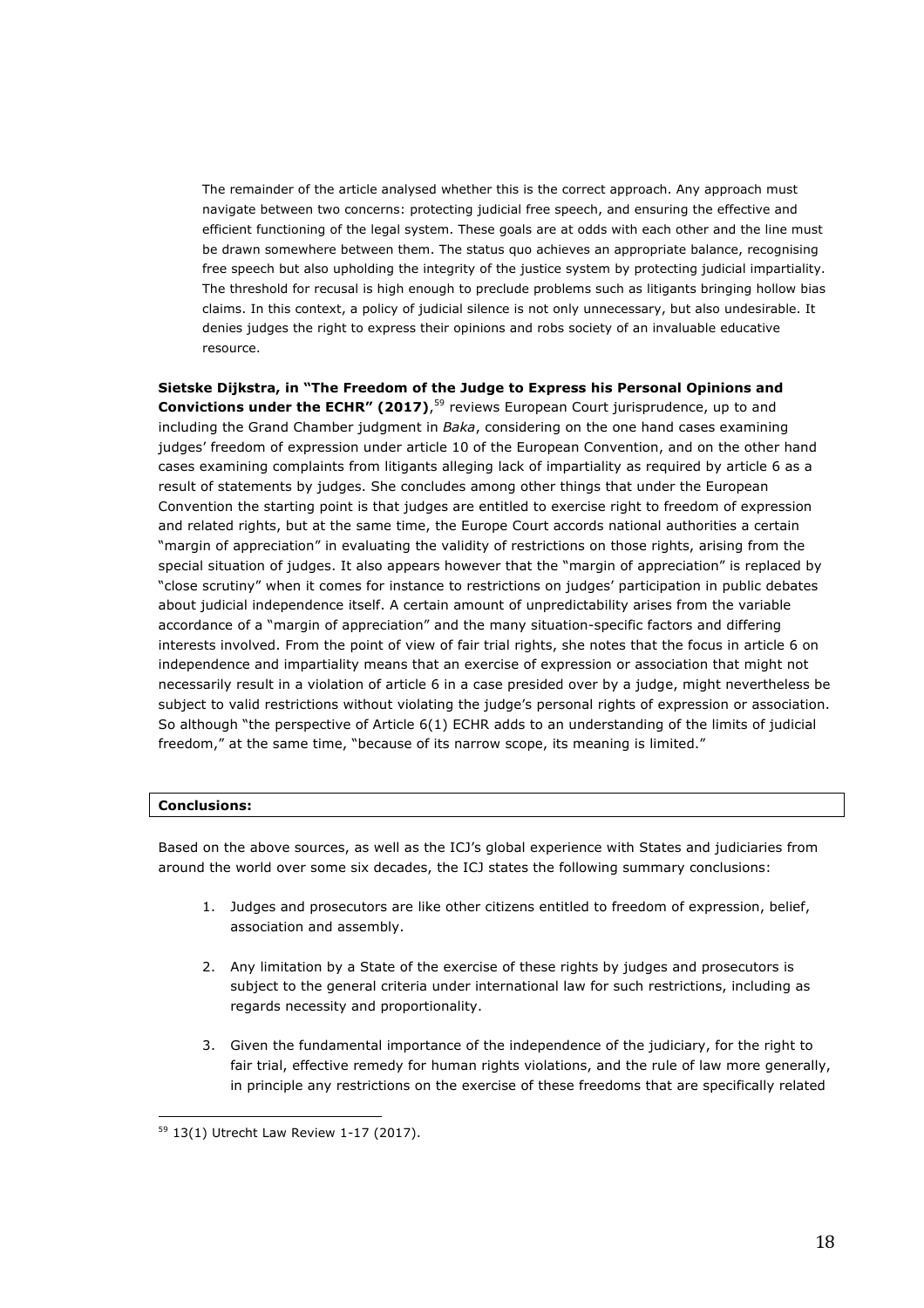to their judicial functions, should be established by the judiciary itself or another independent body with majority membership of judges.

- 4. Any proceedings against a judge or prosecutor that are related to their exercise of these freedoms, including allegations that they violated validly imposed restrictions, should comply fully with international human rights law and standards in terms of the grounds and procedures used. In particular, the thresholds of seriousness, standards of procedural fairness, and need for independence, as set out in the UN Basic Principles on the Independence of the Judiciary and other relevant standards, apply to any process for discipline or removal of a judge on grounds related to the exercise of these freedoms.
- 5. Judges and prosecutors play special roles as organs of the State that are subject to requirements of impartiality and independence in order to respect and give effect to the human rights of others. Consequently, restrictions to their exercise of these freedoms that are demonstrably necessary and appropriate to guarantee their impartiality and independence can in principle be justified.
- 6. At minimum, if a judge or prosecutor has previously exercised these freedoms in a way that would give rise to a reasonable apprehension of bias in their subsequent conduct of a case, rules should be in place to ensure the judge or prosecutor recuses themselves from the matter, and judges and prosecutors should respect those rules and recuse themselves in practice where necessary to ensure that justice is both independent and impartial, and seen to be independent and impartial.
- 7. The duty to recuse can arise either from statements about or relationships with parties to a dispute before a court, or from statements about particular issues that subsequently fall to be determined by a court, or relationships to persons or organisations that have taken particularly forceful positions on such issues.
- 8. Exercise of these freedoms can lead to a requirement to recuse, regardless whether the activity occurred in their public professional or private life. As such judges and prosecutors should consider in all their activities, the possible future consequences and perceptions likely to arise from their exercise of these freedoms, and should seek to minimize the situations in which they may eventually be called upon to recuse themselves.
- 9. At the same time, the above considerations do not mean that a judge or prosecutor can never engage in expression, association or assemblies that touch on issues or parties that could speculatively come before the courts at some future point. Total isolation from the community and society is neither realistic nor required of judges and prosecutors, nor would it be desirable in any event since the administration of justice, while based on the law and the evidence before a judicial decision-maker, should nevertheless be informed by awareness and engagement with the community and society.
- 10. In general, involvement in or comment on matters of party politics carry particularly high risks of giving rise to perceptions of lack of independence in relation to the government and other political organs of society, and perceptions of lack of impartiality in matters in which the government is a party or the lawfulness of its legislation, policies or practices otherwise fall to be determined. As such, judges and prosecutors must be particularly cautious in exercising these freedoms in relation to party political matters, and judiciaries and professional bodies have relatively wide scope to enact restrictions on this ground.